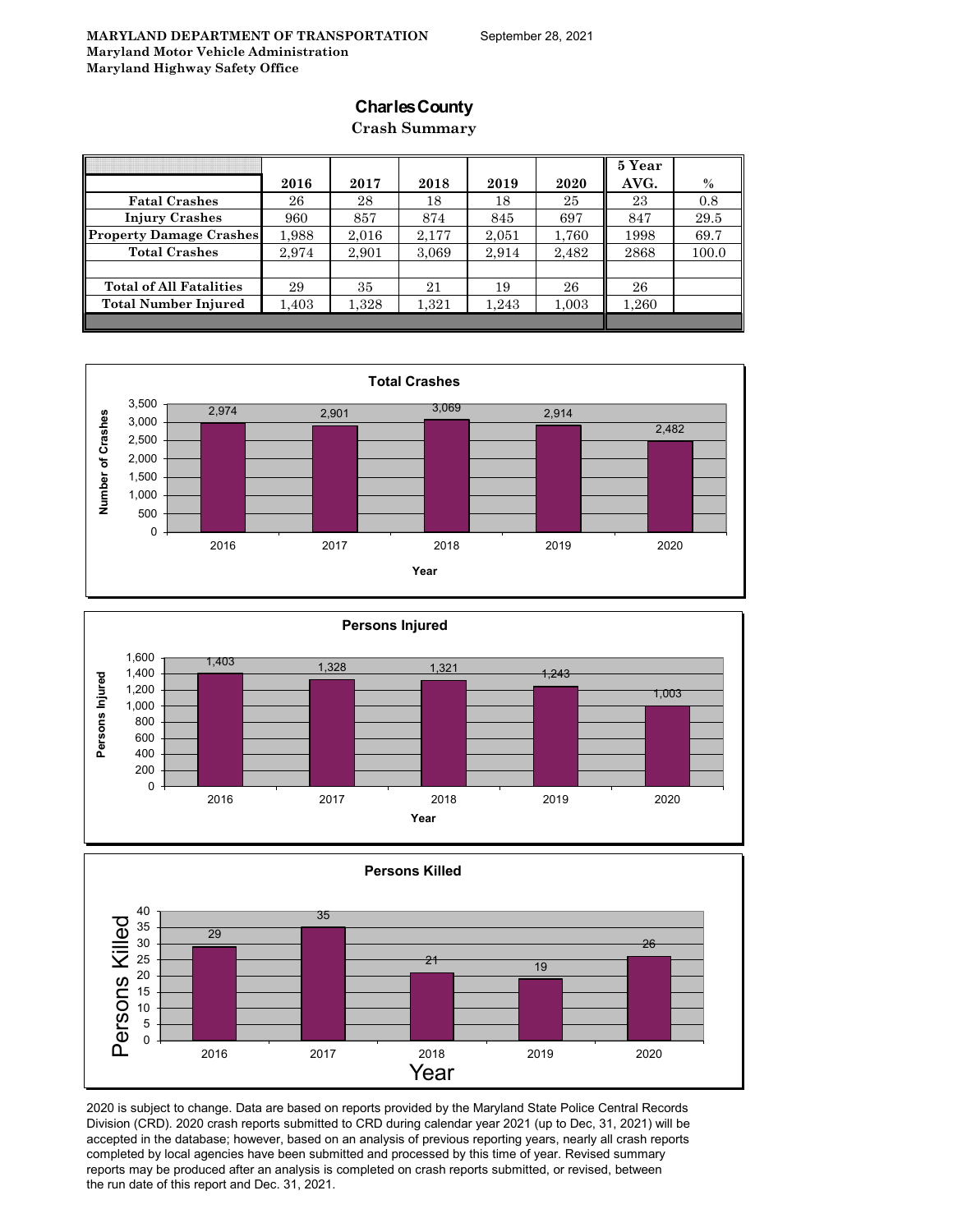|                       |                  |                  | <b>Route Type</b> |                  |                  |                  |          |
|-----------------------|------------------|------------------|-------------------|------------------|------------------|------------------|----------|
|                       |                  |                  |                   |                  |                  |                  |          |
| <b>Route Type</b>     | 2016             | 2017             | 2018              | 2019             | 2020             | AVG.             | $\%$     |
| <b>IS</b>             | $\Omega$         | $\Omega$         | $\Omega$          | $\Omega$         | $\overline{0}$   | $\overline{0}$   | 0.0      |
| <b>US</b>             | 530              | 510              | 547               | 516              | 447              | 510              | 17.8     |
| MD                    | 904              | 925              | 1,018             | 967              | 853              | 933              | 32.5     |
| $\bf{CO}$             | 1,018            | 947              | 1,061             | 1,006            | 865              | 979              | 34.1     |
| MU                    | 37               | $39\,$           | 38                | $42\,$           | $32\,$           | 38               | $1.3\,$  |
| GV                    | $\boldsymbol{0}$ | $\boldsymbol{0}$ | $\boldsymbol{0}$  | $\mathbf{0}$     | $\boldsymbol{0}$ | $\mathbf{0}$     | 0.0      |
| SR                    | $\boldsymbol{0}$ | $\boldsymbol{0}$ | $\boldsymbol{0}$  | $\overline{0}$   | $\boldsymbol{0}$ | $\boldsymbol{0}$ | 0.0      |
| <b>OP</b>             | 8                | 15               | 11                | 19               | 13               | 13               | 0.5      |
| Balto. City CY        | $\overline{0}$   | $\overline{0}$   | $\boldsymbol{0}$  | $\mathbf{0}$     | $\overline{0}$   | $\mathbf{0}$     | 0.0      |
| <b>Parking Lots</b>   | 192              | 204              | $228\,$           | 181              | 128              | 187              | $6.5\,$  |
| Unknown               | 285              | ${\bf 261}$      | 166               | 183              | 144              | $\,208$          | $7.2\,$  |
| <b>Total Crashes</b>  | 2,974            | 2,901            | 3,069             | 2,914            | 2,482            | 2868             | 100.0    |
|                       |                  |                  |                   |                  |                  |                  |          |
|                       |                  |                  |                   |                  |                  |                  |          |
| <b>Route Type</b>     | 2016             | 2017             | 2018              | 2019             | 2020             | AVG.             | $\%$     |
| <b>IS</b>             | $\overline{0}$   | $\boldsymbol{0}$ | $\boldsymbol{0}$  | $\overline{0}$   | $\overline{0}$   | $\boldsymbol{0}$ | 0.0      |
| <b>US</b>             | 206              | 172              | 169               | 186              | 118              | 170              | 20.1     |
| <b>MD</b>             | 293              | $\bf 292$        | 291               | 283              | 237              | 279              | 33.0     |
| $\bf CO$              | 346              | $301\,$          | 350               | $315\,$          | 295              | 321              | 38.0     |
| MU                    | 11               | 11               | $\,6\,$           | 11               | $\boldsymbol{9}$ | 10               | 1.1      |
| GV                    | $\mathbf{0}$     | $\overline{0}$   | $\boldsymbol{0}$  | $\mathbf{0}$     | $\boldsymbol{0}$ | $\mathbf{0}$     | 0.0      |
| SR                    | $\mathbf{0}$     | $\boldsymbol{0}$ | $\boldsymbol{0}$  | $\mathbf{0}$     | $\overline{0}$   | $\overline{0}$   | 0.0      |
| <b>OP</b>             | $\overline{2}$   | $\sqrt{3}$       | 3                 | $\bf 5$          | 1                | $\boldsymbol{3}$ | 0.3      |
| Balto. City CY        | $\boldsymbol{0}$ | $\boldsymbol{0}$ | $\boldsymbol{0}$  | $\boldsymbol{0}$ | $\boldsymbol{0}$ | $\boldsymbol{0}$ | 0.0      |
| <b>Parking Lots</b>   | 25               | 23               | 22                | 17               | 13               | 20               | 2.4      |
| Unknown               | $77\,$           | $55\,$           | $33\,$            | $\bf 28$         | $\bf 24$         | 43               | $5.1\,$  |
| <b>Injury Crashes</b> | 960              | 857              | 874               | 845              | 697              | 847              | 100.0    |
|                       |                  |                  |                   |                  |                  |                  |          |
|                       |                  |                  |                   |                  |                  |                  |          |
| Route Type            | 2016             | 2017             | 2018              | 2019             | 2020             | AVG.             | $\%$     |
| <b>IS</b>             | $\boldsymbol{0}$ | $\boldsymbol{0}$ | $\boldsymbol{0}$  | $\boldsymbol{0}$ | $\boldsymbol{0}$ | $\boldsymbol{0}$ | $0.0\,$  |
| <b>US</b>             | 8                | 5                | 3                 | 6                | 3                | $\bf 5$          | $21.7\,$ |
| MD                    | 9                | 10               | 10                | $\,6\,$          | 13               | 10               | 41.7     |
| $\bf CO$              | $\boldsymbol{9}$ | $13\,$           | $\bf 5$           | $\,6\,$          | $\boldsymbol{9}$ | $8\,$            | 36.5     |
| MU                    | $\boldsymbol{0}$ | $\boldsymbol{0}$ | $\overline{0}$    | $\boldsymbol{0}$ | $\overline{0}$   | $\boldsymbol{0}$ | $0.0\,$  |
| GV                    | $\boldsymbol{0}$ | $\boldsymbol{0}$ | $\boldsymbol{0}$  | $\boldsymbol{0}$ | $\boldsymbol{0}$ | $\boldsymbol{0}$ | $0.0\,$  |
| $\mathbf{SR}$         | $\boldsymbol{0}$ | $\boldsymbol{0}$ | $\boldsymbol{0}$  | $\boldsymbol{0}$ | $\boldsymbol{0}$ | $\boldsymbol{0}$ | 0.0      |
| <b>OP</b>             | $\boldsymbol{0}$ | $\boldsymbol{0}$ | $\boldsymbol{0}$  | $\boldsymbol{0}$ | $\boldsymbol{0}$ | $\boldsymbol{0}$ | $0.0\,$  |
| Balto. City CY        | $\boldsymbol{0}$ | $\boldsymbol{0}$ | $\overline{0}$    | $\boldsymbol{0}$ | $\boldsymbol{0}$ | $\boldsymbol{0}$ | $0.0\,$  |
| Parking Lots          | $\boldsymbol{0}$ | $\boldsymbol{0}$ | $\boldsymbol{0}$  | $\overline{0}$   | $\boldsymbol{0}$ | $\boldsymbol{0}$ | 0.0      |
|                       |                  |                  |                   |                  |                  |                  |          |
| Unknown               | $\overline{0}$   | $\boldsymbol{0}$ | $\boldsymbol{0}$  | $\overline{0}$   | $\overline{0}$   | $\mathbf{0}$     | $0.0\,$  |
| <b>Fatal Crashes</b>  | ${\bf 26}$       | $\bf 28$         | $18\,$            | $18\,$           | $\bf 25$         | $\bf 23$         | 100.0    |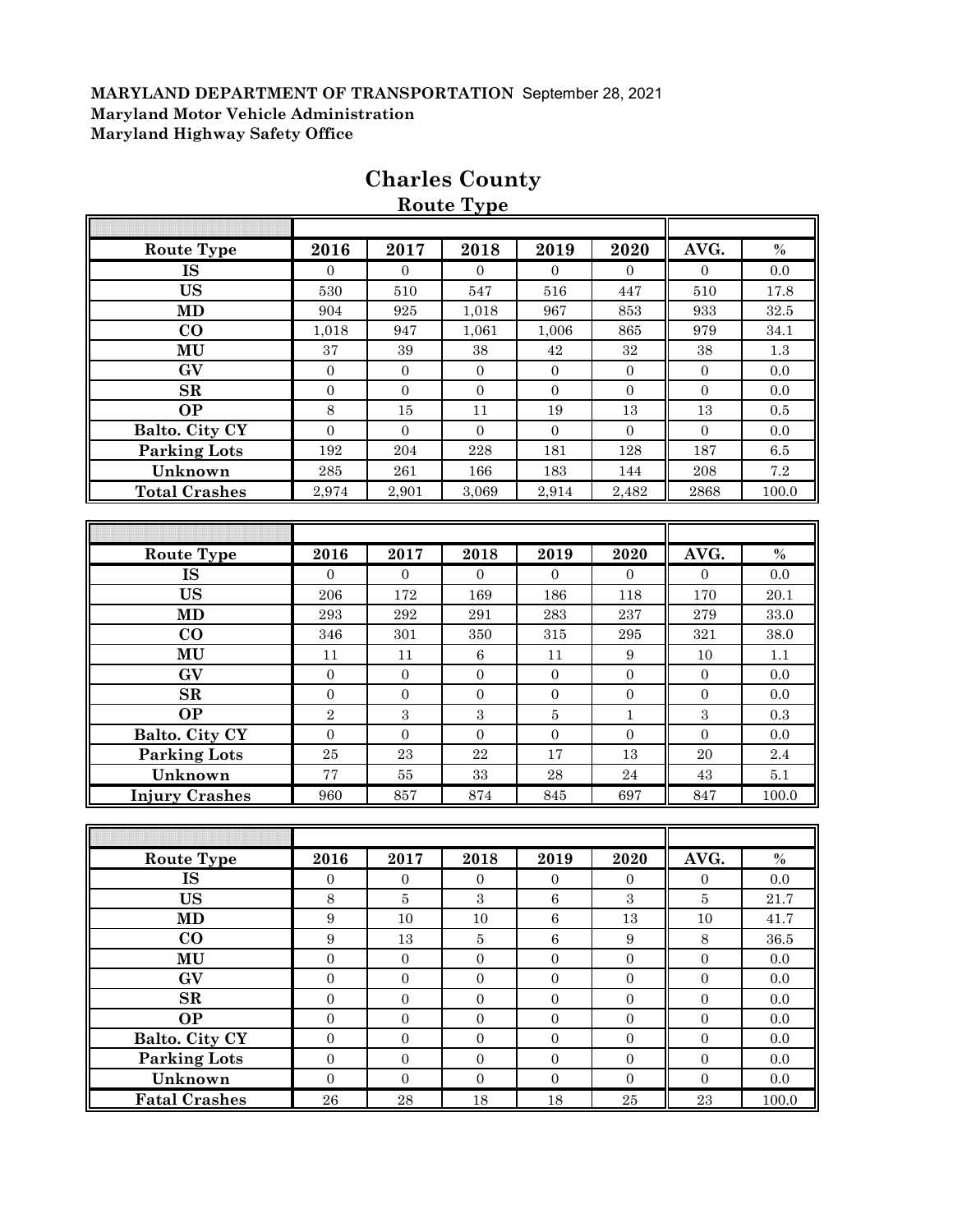|                       |                  |                  | County           |                  |                  |                  |               |
|-----------------------|------------------|------------------|------------------|------------------|------------------|------------------|---------------|
|                       |                  |                  |                  |                  |                  |                  |               |
| County                | 2016             | 2017             | 2018             | 2019             | 2020             | AVG.             | $\frac{0}{0}$ |
| Allegany              | $\overline{0}$   | $\overline{0}$   | $\overline{0}$   | $\overline{0}$   | $\overline{0}$   | $\overline{0}$   | 0.0           |
| Anne Arundel          | $\overline{0}$   | $\mathbf{0}$     | $\mathbf{0}$     | $\mathbf{0}$     | $\mathbf{0}$     | $\mathbf{0}$     | 0.0           |
| <b>Baltimore</b>      | $\overline{0}$   | $\overline{0}$   | $\overline{0}$   | $\overline{0}$   | $\overline{0}$   | $\overline{0}$   | 0.0           |
| Calvert               | $\overline{0}$   | $\overline{0}$   | $\mathbf{0}$     | $\mathbf{0}$     | $\overline{0}$   | $\overline{0}$   | 0.0           |
| Caroline              | $\mathbf{0}$     | $\mathbf{0}$     | $\boldsymbol{0}$ | $\boldsymbol{0}$ | $\boldsymbol{0}$ | $\overline{0}$   | 0.0           |
| Carroll               | $\overline{0}$   | $\overline{0}$   | $\overline{0}$   | $\overline{0}$   | $\overline{0}$   | $\overline{0}$   | 0.0           |
| Cecil                 | $\theta$         | $\theta$         | $\theta$         | $\mathbf{0}$     | $\theta$         | $\theta$         | 0.0           |
| Charles               | 2.974            | 2.901            | 3.069            | 2.914            | 2,482            | 2,868            | 100.0         |
| Dorchester            | 0                | $\overline{0}$   | $\mathbf{0}$     | 0                | 0                | 0                | 0.0           |
| Frederick             | $\boldsymbol{0}$ | 0                | $\bf{0}$         | $\bf{0}$         | 0                | 0                | 0.0           |
| Garrett               | $\overline{0}$   | $\overline{0}$   | $\overline{0}$   | $\overline{0}$   | $\overline{0}$   | $\overline{0}$   | 0.0           |
| Harford               | $\overline{0}$   | $\mathbf{0}$     | $\mathbf{0}$     | $\mathbf{0}$     | $\mathbf{0}$     | $\overline{0}$   | 0.0           |
| Howard                | $\overline{0}$   | $\overline{0}$   | $\overline{0}$   | $\overline{0}$   | $\overline{0}$   | $\overline{0}$   | 0.0           |
| Kent                  | $\mathbf{0}$     | $\mathbf{0}$     | $\mathbf{0}$     | $\mathbf{0}$     | $\mathbf{0}$     | 0                | 0.0           |
| Montgomery            | $\overline{0}$   | $\overline{0}$   | $\overline{0}$   | $\overline{0}$   | $\overline{0}$   | $\overline{0}$   | 0.0           |
| Prince George's       | $\overline{0}$   | $\overline{0}$   | $\overline{0}$   | $\overline{0}$   | $\overline{0}$   | $\overline{0}$   | 0.0           |
| Queen Anne's          | $\mathbf{0}$     | $\overline{0}$   | $\mathbf{0}$     | $\mathbf{0}$     | $\overline{0}$   | $\overline{0}$   | 0.0           |
| St. Mary's            | $\overline{0}$   | $\overline{0}$   | $\overline{0}$   | $\overline{0}$   | $\overline{0}$   | $\overline{0}$   | 0.0           |
| Somerset              | $\overline{0}$   | $\overline{0}$   | $\overline{0}$   | $\overline{0}$   | $\overline{0}$   | $\overline{0}$   | 0.0           |
| Talbot                | $\overline{0}$   | $\overline{0}$   | $\mathbf{0}$     | $\boldsymbol{0}$ | 0                | $\overline{0}$   | 0.0           |
| Washington            | $\overline{0}$   | $\overline{0}$   | $\mathbf{0}$     | $\overline{0}$   | $\overline{0}$   | $\overline{0}$   | 0.0           |
| Wicomico              | 0                | 0                | $\bf{0}$         | $\bf{0}$         | 0                | 0                | 0.0           |
| Worcester             | $\mathbf{0}$     | $\overline{0}$   | $\theta$         | $\mathbf{0}$     | $\overline{0}$   | $\mathbf{0}$     | 0.0           |
| <b>Baltimore City</b> | 0                | $\overline{0}$   | $\mathbf{0}$     | $\overline{0}$   | $\mathbf{0}$     | 0                | 0.0           |
| <b>Total Crashes</b>  | 2,974            | 2.901            | 3,069            | 2,914            | 2,482            | 2,868            | 100.0         |
|                       |                  |                  |                  |                  |                  |                  |               |
|                       |                  |                  |                  |                  |                  |                  |               |
|                       |                  |                  |                  |                  |                  |                  |               |
| County                | 2016             | 2017             | 2018             | 2019             | 2020             | AVG.             | $\%$          |
| Allegany              | 0                | $\overline{0}$   | $\overline{0}$   | $\overline{0}$   | 0                | 0                | 0.0           |
| Anne Arundel          | $\mathbf{0}$     | $\mathbf{0}$     | $\mathbf{0}$     | $\boldsymbol{0}$ | $\mathbf{0}$     | $\overline{0}$   | 0.0           |
| <b>Baltimore</b>      | $\overline{0}$   | $\overline{0}$   | $\overline{0}$   | $\mathbf{0}$     | $\overline{0}$   | $\overline{0}$   | 0.0           |
| Calvert               | $\mathbf{0}$     | $\overline{0}$   | $\overline{0}$   | $\boldsymbol{0}$ | $\boldsymbol{0}$ | $\mathbf{0}$     | 0.0           |
| Caroline              | $\boldsymbol{0}$ | $\boldsymbol{0}$ | $\boldsymbol{0}$ | $\boldsymbol{0}$ | $\boldsymbol{0}$ | 0                | 0.0           |
| Carroll               | $\boldsymbol{0}$ | $\boldsymbol{0}$ | $\boldsymbol{0}$ | $\boldsymbol{0}$ | $\boldsymbol{0}$ | $\boldsymbol{0}$ | 0.0           |
| Cecil                 | $\mathbf{0}$     | $\mathbf{0}$     | $\mathbf{0}$     | $\mathbf{0}$     | $\overline{0}$   | $\mathbf{0}$     | 0.0           |
| Charles               | 960              | 857              | 874              | 845              | 697              | 847              | 100.0         |
| Dorchester            | $\boldsymbol{0}$ | 0                | $\boldsymbol{0}$ | $\boldsymbol{0}$ | $\overline{0}$   | $\boldsymbol{0}$ | 0.0           |
| Frederick             | $\overline{0}$   | $\overline{0}$   | $\overline{0}$   | $\overline{0}$   | $\overline{0}$   | $\overline{0}$   | 0.0           |
| Garrett               | $\boldsymbol{0}$ | $\overline{0}$   | $\mathbf{0}$     | $\mathbf{0}$     | $\overline{0}$   | $\overline{0}$   | 0.0           |
| Harford               | $\boldsymbol{0}$ | $\overline{0}$   | $\overline{0}$   | $\mathbf{0}$     | $\mathbf{0}$     | $\overline{0}$   | 0.0           |
| Howard                | $\mathbf{0}$     | $\boldsymbol{0}$ | $\boldsymbol{0}$ | $\boldsymbol{0}$ | $\boldsymbol{0}$ | $\overline{0}$   | 0.0           |
| Kent                  | $\boldsymbol{0}$ | $\overline{0}$   | $\overline{0}$   | $\overline{0}$   | $\overline{0}$   | $\overline{0}$   | 0.0           |
| Montgomery            | $\overline{0}$   | $\overline{0}$   | $\overline{0}$   | $\overline{0}$   | $\overline{0}$   | $\overline{0}$   | 0.0           |
| Prince George's       | $\mathbf{0}$     | $\overline{0}$   | $\overline{0}$   | $\overline{0}$   | $\mathbf{0}$     | $\overline{0}$   | 0.0           |
| Queen Anne's          | $\boldsymbol{0}$ | $\overline{0}$   | $\overline{0}$   | $\overline{0}$   | $\overline{0}$   | $\overline{0}$   | 0.0           |
| St. Mary's            | $\mathbf{0}$     | $\mathbf{0}$     | $\boldsymbol{0}$ | $\boldsymbol{0}$ | $\boldsymbol{0}$ | $\mathbf{0}$     | 0.0           |
| Somerset              | 0                | 0                | $\mathbf{0}$     | $\mathbf{0}$     | $\mathbf{0}$     | $\overline{0}$   | 0.0           |
| Talbot                | $\mathbf{0}$     | $\theta$         | $\mathbf{0}$     | $\boldsymbol{0}$ | $\mathbf{0}$     | $\overline{0}$   | 0.0           |
| Washington            | $\overline{0}$   | $\overline{0}$   | $\overline{0}$   | $\overline{0}$   | $\overline{0}$   | $\overline{0}$   | 0.0           |
| Wicomico              | $\overline{0}$   | $\overline{0}$   | $\overline{0}$   | $\overline{0}$   | $\overline{0}$   | $\overline{0}$   | 0.0           |
| Worcester             | $\boldsymbol{0}$ | $\overline{0}$   | $\boldsymbol{0}$ | $\mathbf{0}$     | $\boldsymbol{0}$ | $\overline{0}$   | 0.0           |
| <b>Baltimore City</b> | $\overline{0}$   | $\overline{0}$   | $\overline{0}$   | $\overline{0}$   | $\overline{0}$   | $\overline{0}$   | 0.0           |
| <b>Injury Crashes</b> | 960              | 857              | 874              | 845              | 697              | 847              | 100.0         |
|                       |                  |                  |                  |                  |                  |                  |               |
|                       |                  |                  |                  |                  |                  |                  |               |
| County                | 2016             | 2017             | 2018             | 2019             | 2020             | AVG.             | $\frac{0}{0}$ |

| County                | 2016           | 2017           | 2018           | 2019           | 2020           | AVG.           | $\%$  |
|-----------------------|----------------|----------------|----------------|----------------|----------------|----------------|-------|
| Allegany              | $\theta$       | $\Omega$       | $\Omega$       | $\Omega$       | $\theta$       | $\theta$       | 0.0   |
| Anne Arundel          | $\Omega$       | $\Omega$       | $\Omega$       | $\Omega$       | $\theta$       | $\overline{0}$ | 0.0   |
| <b>Baltimore</b>      | $\Omega$       | $\theta$       | $\theta$       | $\theta$       | $\theta$       | $\overline{0}$ | 0.0   |
| Calvert               | $\overline{0}$ | $\overline{0}$ | $\Omega$       | $\overline{0}$ | $\overline{0}$ | $\overline{0}$ | 0.0   |
| Caroline              | $\theta$       | $\Omega$       | $\Omega$       | $\Omega$       | $\theta$       | $\overline{0}$ | 0.0   |
| Carroll               | $\theta$       | $\Omega$       | $\Omega$       | $\Omega$       | $\overline{0}$ | $\overline{0}$ | 0.0   |
| Cecil                 | $\Omega$       | $\theta$       | $\theta$       | $\theta$       | $\theta$       | $\theta$       | 0.0   |
| <b>Charles</b>        | 26             | 28             | 18             | 18             | 25             | 23             | 100.0 |
| Dorchester            | $\overline{0}$ | $\Omega$       | $\Omega$       | $\Omega$       | $\theta$       | $\overline{0}$ | 0.0   |
| Frederick             | $\theta$       | $\theta$       | $\theta$       | $\theta$       | $\overline{0}$ | $\overline{0}$ | 0.0   |
| Garrett               | $\overline{0}$ | $\overline{0}$ | $\overline{0}$ | $\overline{0}$ | $\overline{0}$ | $\overline{0}$ | 0.0   |
| Harford               | $\overline{0}$ | $\overline{0}$ | $\overline{0}$ | $\overline{0}$ | $\overline{0}$ | $\overline{0}$ | 0.0   |
| Howard                | $\overline{0}$ | $\theta$       | $\theta$       | $\theta$       | $\overline{0}$ | $\overline{0}$ | 0.0   |
| Kent                  | $\theta$       | $\theta$       | $\theta$       | $\theta$       | $\theta$       | $\overline{0}$ | 0.0   |
| Montgomery            | $\Omega$       | $\Omega$       | $\Omega$       | $\Omega$       | $\theta$       | $\overline{0}$ | 0.0   |
| Prince George's       | $\Omega$       | $\theta$       | $\Omega$       | $\theta$       | $\theta$       | $\theta$       | 0.0   |
| Queen Anne's          | $\theta$       | $\Omega$       | $\Omega$       | $\Omega$       | $\theta$       | $\overline{0}$ | 0.0   |
| St. Mary's            | $\theta$       | $\theta$       | $\theta$       | $\overline{0}$ | $\overline{0}$ | $\overline{0}$ | 0.0   |
| Somerset              | $\overline{0}$ | $\overline{0}$ | $\Omega$       | $\overline{0}$ | $\overline{0}$ | $\overline{0}$ | 0.0   |
| Talbot                | $\theta$       | $\Omega$       | $\Omega$       | $\Omega$       | $\overline{0}$ | $\overline{0}$ | 0.0   |
| Washington            | $\overline{0}$ | $\Omega$       | $\overline{0}$ | $\Omega$       | $\overline{0}$ | $\overline{0}$ | 0.0   |
| Wicomico              | $\overline{0}$ | $\theta$       | $\theta$       | $\overline{0}$ | $\overline{0}$ | $\overline{0}$ | 0.0   |
| Worcester             | $\theta$       | $\Omega$       | $\Omega$       | $\Omega$       | $\theta$       | $\overline{0}$ | 0.0   |
| <b>Baltimore City</b> | $\Omega$       | $\Omega$       | $\theta$       | $\Omega$       | $\theta$       | $\theta$       | 0.0   |
| <b>Fatal Crashes</b>  | 26             | 28             | 18             | 18             | 25             | 23             | 100.0 |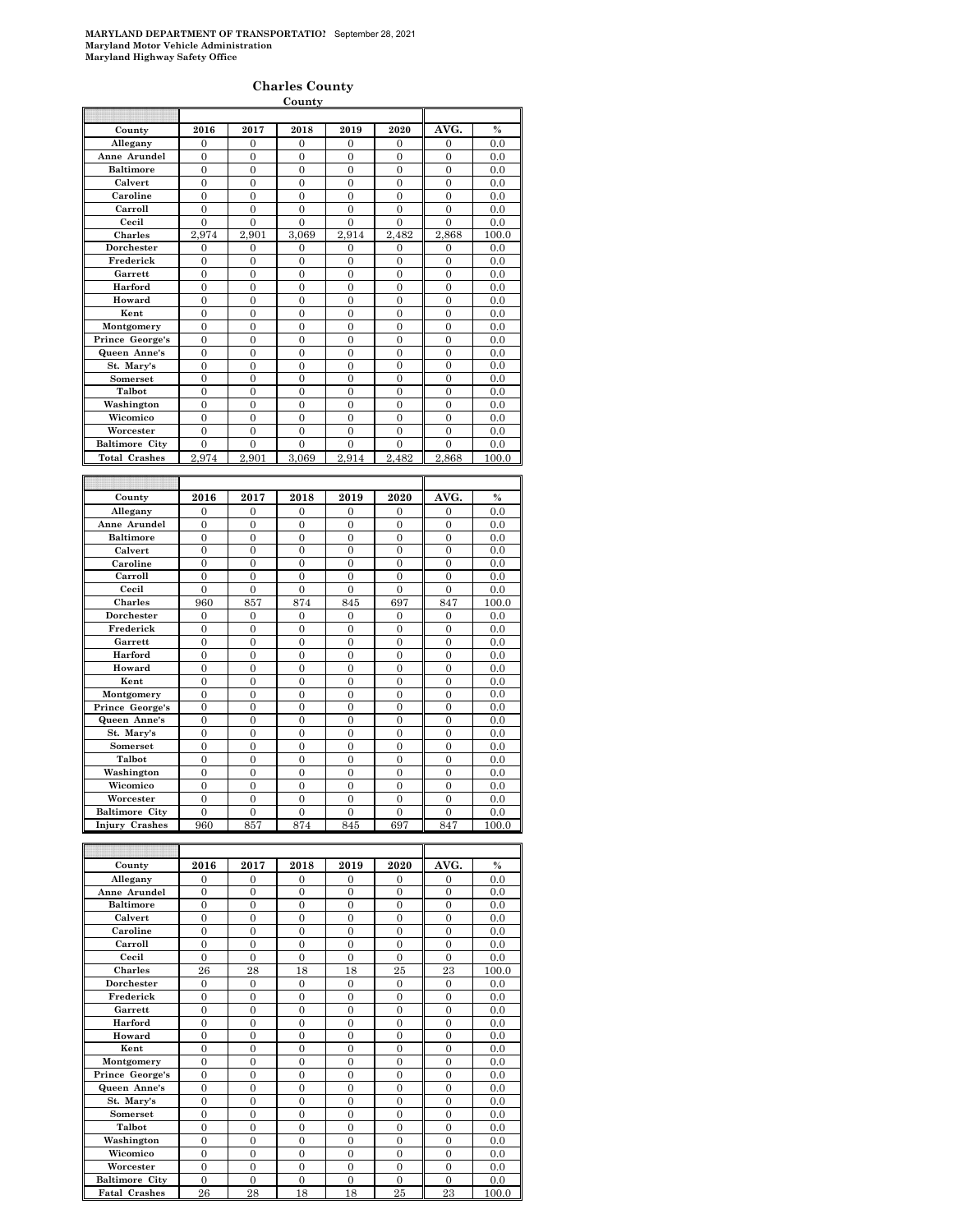| Month                 | 2016             | 2017             | 2018                    | 2019           | 2020             | AVG.             | $\%$             |
|-----------------------|------------------|------------------|-------------------------|----------------|------------------|------------------|------------------|
| January               | 211              | 226              | 300                     | 202            | 206              | 229              | 8.0              |
| February              | 233              | 185              | 221                     | 204            | 202              | 209              | 7.3              |
| March                 | 224              | 222              | 214                     | 222            | 178              | 212              | $7.4\,$          |
| April                 | 234              | $\bf 249$        | 226                     | 230            | 144              | 217              | 7.6              |
| May                   | 262              | 248              | 257                     | 250            | 173              | 238              | 8.3              |
| June                  | 251              | 224              | 287                     | 250            | 190              | 240              | 8.4              |
| July                  | 222              | 232              | 239                     | 218            | 245              | 231              | 8.1              |
| August                | 222              | 257              | 258                     | 237            | 217              | 238              | 8.3              |
| September             | 256              | 261              | 238                     | 256            | 214              | 245              | 8.5              |
| October               | 312              | 249              | 267                     | 292            | 251              | 274              | 9.6              |
| November              | $\overline{2}72$ | 261              | 265                     | 270            | 230              | 260              | 9.1              |
| December              | 275              | 287              | 297                     | 283            | 232              | 275              | 9.6              |
| Unknown               | $\overline{0}$   | $\overline{0}$   | $\boldsymbol{0}$        | $\overline{0}$ | $\overline{0}$   | $\boldsymbol{0}$ | 0.0              |
| <b>Total Crashes</b>  | 2,974            | 2,901            | 3,069                   | 2,914          | 2,482            | 2,868            | 100.0            |
|                       |                  |                  |                         |                |                  |                  |                  |
|                       |                  |                  |                         |                |                  |                  |                  |
| Month                 | 2016             | 2017             | 2018                    | 2019           | 2020             | AVG.             | $\%$             |
| January               | 52               | 69               | 89                      | 45             | 61               | 63               | $\overline{7}.5$ |
| February              | 62               | 67               | 65                      | $52\,$         | 59               | 61               | $\!\!7.2$        |
| March                 | 79               | 51               | 55                      | 72             | 42               | 60               | 7.1              |
| April                 | 87               | 87               | 71                      | 67             | 40               | 70               | 8.3              |
| May                   | 84               | 81               | 80                      | 85             | 36               | 73               | 8.6              |
| June                  | 85               | 76               | 88                      | 86             | 53               | 78               | 9.2              |
| July                  | 87               | 82               | 65                      | 63             | 90               | 77               | 9.1              |
| August                | 82               | 76               | 75                      | 73             | 65               | 74               | 8.8              |
| September             | 88               | 67               | $75\,$                  | 66             | 65               | 72               | 8.5              |
| October               | 105              | 67               | 79                      | 75             | 66               | 78               | 9.3              |
| November              | 73               | 59               | 65                      | 79             | 59               | 67               | 7.9              |
| <b>December</b>       | 76               | 75               | 67                      | 82             | 61               | 72               | $\!\!\!\!\!8.5$  |
| Unknown               | $\boldsymbol{0}$ | $\boldsymbol{0}$ | $\boldsymbol{0}$        | $\overline{0}$ | $\boldsymbol{0}$ | $\boldsymbol{0}$ | 0.0              |
| <b>Injury Crashes</b> | 960              | 857              | 874                     | 845            | 697              | 847              | 100.0            |
|                       |                  |                  |                         |                |                  |                  |                  |
|                       |                  |                  |                         |                |                  |                  |                  |
| Month                 | 2016             | 2017             | 2018                    | 2019           | 2020             | AVG.             | $\%$             |
| January               | $\overline{0}$   | $\overline{0}$   | $\overline{0}$          | $\overline{0}$ | $\overline{0}$   | $\overline{0}$   | 0.0              |
| February              | 3                | $\overline{3}$   | $\mathbf{1}$            | $\mathbf{1}$   | $\overline{0}$   | $\overline{2}$   | 7.0              |
| March                 | $\overline{3}$   | $\overline{7}$   | $\overline{1}$          | $\overline{0}$ | $\sqrt{2}$       | $\overline{3}$   | 11.3             |
| April                 | $\overline{2}$   | $\sqrt{3}$       | $\mathbf{1}$            | $\sqrt{3}$     | $\mathbf{1}$     | $\overline{2}$   | 8.7              |
| May                   | $\overline{0}$   | $\mathbf{1}$     | $\overline{\mathbf{4}}$ | $\mathbf{1}$   | $\mathbf{1}$     | $\mathbf{1}$     | 6.1              |
| June                  | $\overline{2}$   | $\boldsymbol{0}$ | $\mathbf{1}$            | $\mathbf{1}$   | $\overline{4}$   | $\overline{2}$   | 7.0              |
| July                  | $\overline{2}$   | $\sqrt{2}$       | $\mathbf{1}$            | $\mathbf{1}$   | $\sqrt{2}$       | $\overline{2}$   | 7.0              |
| August                | 3                | $\overline{2}$   | $\overline{2}$          | 3              | $\overline{3}$   | $\overline{3}$   | 11.3             |
| September             | $\mathbf{1}$     | $\overline{2}$   | $\boldsymbol{3}$        | $\sqrt{3}$     | 3                | $\overline{2}$   | 10.4             |
| October               | $\overline{5}$   | $\overline{3}$   | $\mathbf{1}$            | $\overline{2}$ | $\bf 4$          | $\overline{3}$   | 13.0             |
| November              | $\mathbf{1}$     | $\overline{2}$   | $\mathbf{1}$            | $\overline{0}$ | $\mathbf{1}$     | $\mathbf{1}$     | 4.3              |
| <b>December</b>       | $\overline{4}$   | $\mathbf{3}$     | $\sqrt{2}$              | 3              | $\overline{4}$   | $\overline{3}$   | 13.9             |
| Unknown               | $\overline{0}$   | $\overline{0}$   | $\overline{0}$          | $\overline{0}$ | $\overline{0}$   | $\overline{0}$   | 0.0              |
| <b>Fatal Crashes</b>  | 26               | 28               | 18                      | 18             | 25               | 23               | 100.0            |

# **Charles County Month**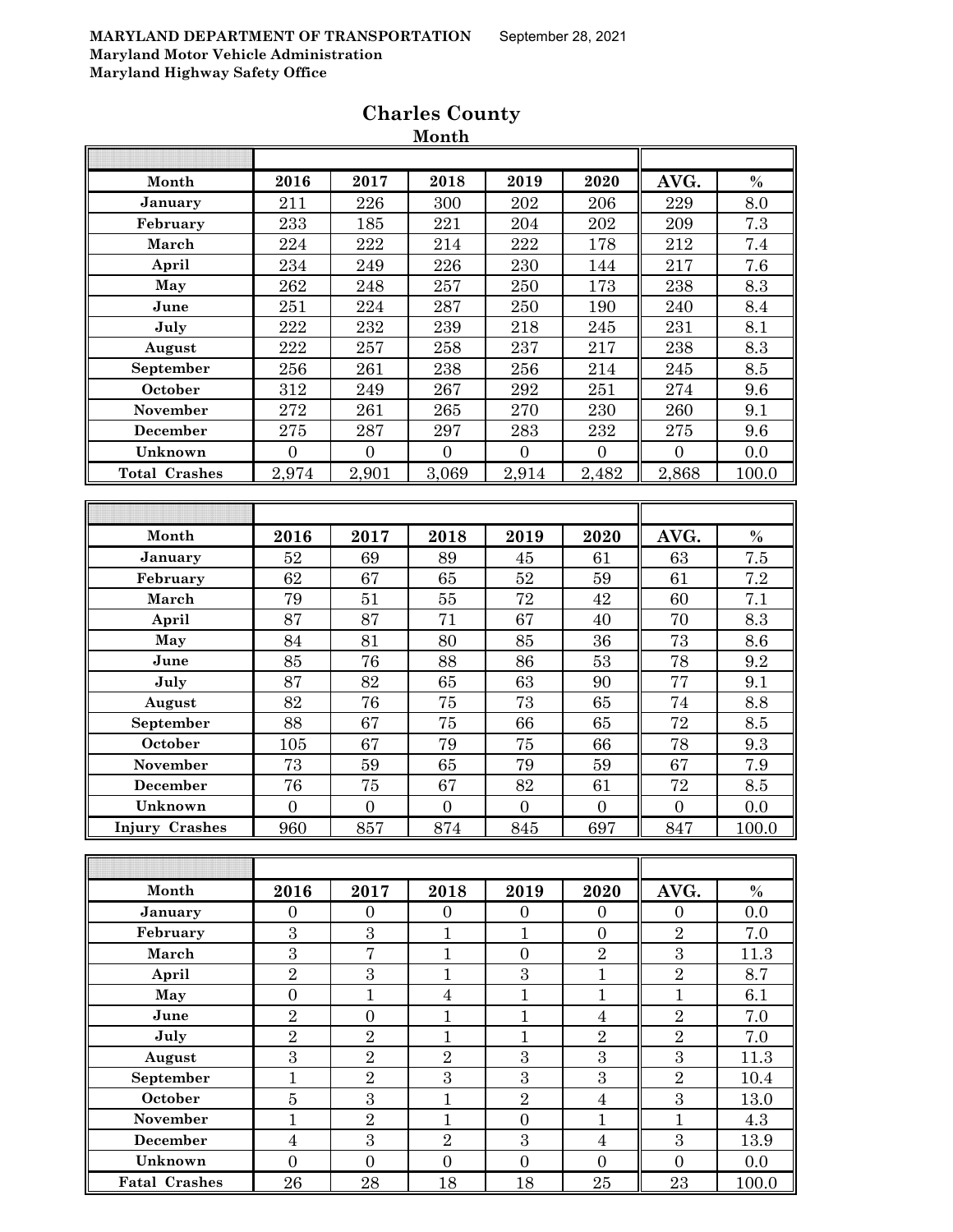September 28, 2021

|                       |                  |                | Day of Week    |                |                 |                |       |
|-----------------------|------------------|----------------|----------------|----------------|-----------------|----------------|-------|
|                       |                  |                |                |                |                 |                |       |
| Day of Week           | 2016             | 2017           | 2018           | 2019           | 2020            | AVG.           | $\%$  |
| Monday                | 397              | 409            | 434            | 399            | 334             | 395            | 13.8  |
| Tuesday               | 426              | 411            | 445            | 432            | 309             | 405            | 14.1  |
| Wednesday             | 389              | 400            | 428            | 397            | 362             | 395            | 13.8  |
| Thursday              | 433              | 397            | 389            | 374            | 371             | 393            | 13.7  |
| Friday                | 485              | 468            | 475            | 526            | 429             | 477            | 16.6  |
| Saturday              | 471              | 467            | 487            | 411            | 356             | 438            | 15.3  |
| Sunday                | 373              | 349            | 411            | 375            | 321             | 366            | 12.8  |
| Unknown               | $\boldsymbol{0}$ | $\overline{0}$ | $\overline{0}$ | $\overline{0}$ | $\overline{0}$  | $\overline{0}$ | 0.0   |
| <b>Total Crashes</b>  | 2,974            | 2,901          | 3,069          | 2,914          | 2,482           | 2,868          | 100.0 |
|                       |                  |                |                |                |                 |                |       |
|                       |                  |                |                |                |                 |                |       |
| Day of Week           | 2016             | 2017           | 2018           | 2019           | 2020            | AVG.           | $\%$  |
| Monday                | 125              | 131            | 121            | 116            | 99              | 118            | 14.0  |
| Tuesday               | 127              | 131            | 123            | 120            | 88              | 118            | 13.9  |
| Wednesday             | 124              | 120            | 130            | 96             | 101             | 114            | 13.5  |
| Thursday              | 140              | 116            | 114            | 98             | 103             | 114            | 13.5  |
| Friday                | 169              | 122            | 134            | 170            | 122             | 143            | 16.9  |
| Saturday              | 152              | 131            | 146            | 136            | 91              | 131            | 15.5  |
| Sunday                | 123              | 106            | 106            | 109            | 93              | 107            | 12.7  |
| Unknown               | $\overline{0}$   | $\overline{0}$ | $\overline{0}$ | $\overline{0}$ | $\overline{0}$  | $\overline{0}$ | 0.0   |
| <b>Injury Crashes</b> | 960              | 857            | 874            | 845            | 697             | 847            | 100.0 |
|                       |                  |                |                |                |                 |                |       |
|                       |                  |                |                |                |                 |                |       |
| Day of Week           | 2016             | 2017           | 2018           | 2019           | 2020            | AVG.           | $\%$  |
| Monday                | 1                | $\overline{2}$ | 3              | 1              | $\overline{2}$  | $\overline{2}$ | 7.8   |
| Tuesday               | $\mathbf{1}$     | $\overline{4}$ | $\overline{2}$ | 3              | $\overline{2}$  | $\overline{2}$ | 10.4  |
| Wednesday             | $\overline{2}$   | 3              | 3              | $\overline{3}$ | $\bf 5$         | 3              | 13.9  |
| Thursday              | $\overline{3}$   | $\overline{5}$ | $\overline{3}$ | $\overline{2}$ | $\bf 5$         | $\overline{4}$ | 15.7  |
| Friday                | $\overline{4}$   | $\overline{7}$ | $\overline{4}$ | $\mathbf{1}$   | $\overline{4}$  | $\overline{4}$ | 17.4  |
| <b>Saturday</b>       | $\overline{7}$   | $\overline{5}$ | $\overline{0}$ | $\overline{5}$ | $6\phantom{1}6$ | $\overline{5}$ | 20.0  |
| Sunday                | $8\,$            | $\sqrt{2}$     | $\overline{3}$ | 3              | $\mathbf{1}$    | $\overline{3}$ | 14.8  |
| Unknown               | $\overline{0}$   | $\overline{0}$ | $\overline{0}$ | $\overline{0}$ | $\overline{0}$  | $\overline{0}$ | 0.0   |
| <b>Fatal Crashes</b>  | 26               | 28             | 18             | 18             | $25\,$          | <b>23</b>      | 100.0 |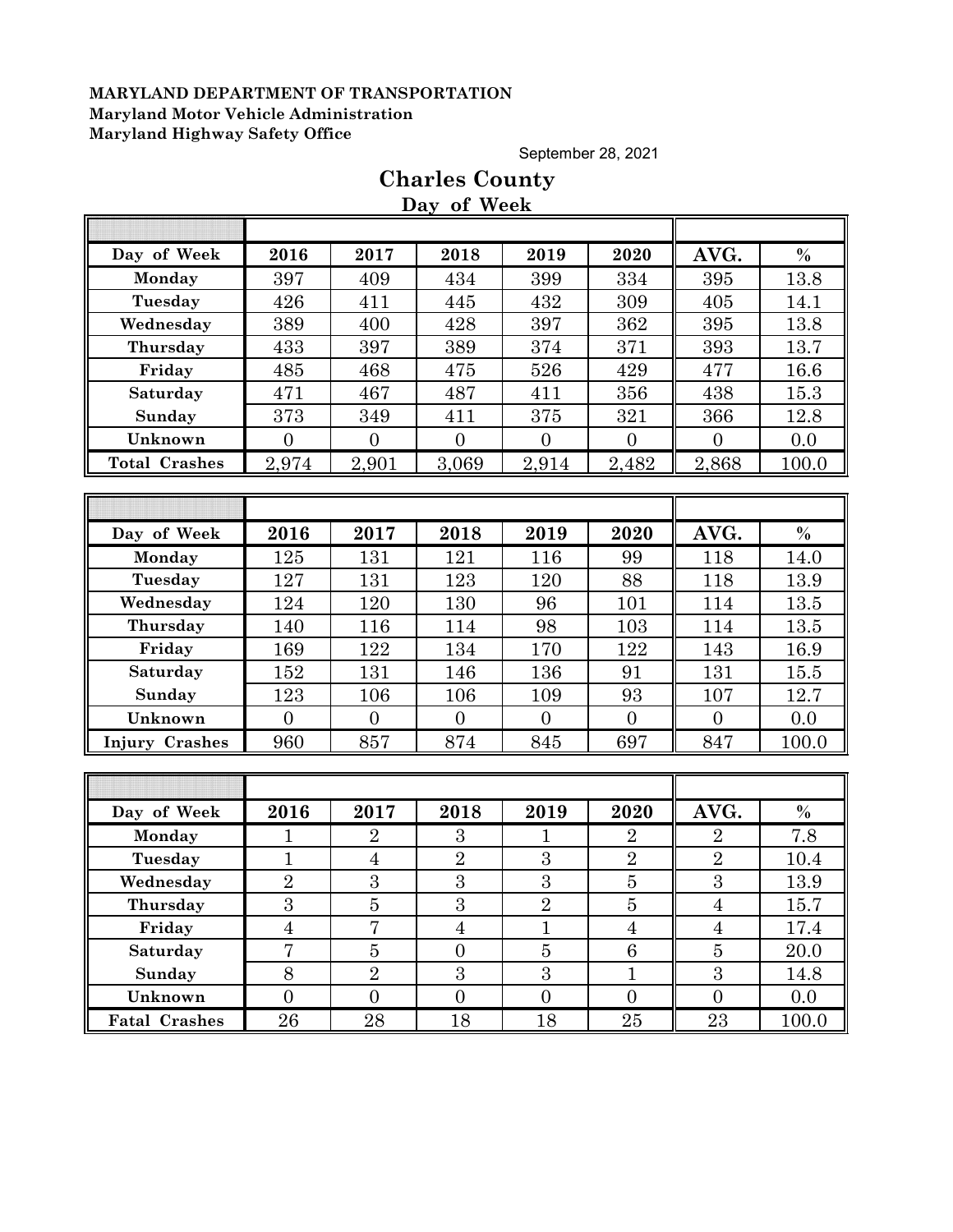### **Charles County Time of Day**

| <b>Time of Day</b>    | 2016           | 2017                 | 2018           | 2019             | 2020             | AVG.             | $\%$          |
|-----------------------|----------------|----------------------|----------------|------------------|------------------|------------------|---------------|
| 12:00 Midnight        | 73             | 51                   | 90             | 54               | 69               | 67               | 2.4           |
| 1:00                  | 70             | 70                   | 71             | 76               | 54               | 68               | 2.4           |
| 2:00                  | 48             | 60                   | 59             | 42               | 37               | 49               | 1.7           |
| 3:00                  | 45             | 43                   | 48             | 48               | 38               | 44               | 1.5           |
| 4:00                  | 48             | 52                   | 53             | 29               | 44               | 45               | 1.6           |
| 5:00                  | 61             | 56                   | 57             | 66               | 48               | 58               | 2.0           |
| 6:00                  | 71             | 78                   | 85             | 78               | 72               | 77               | 2.7           |
| 7:00                  | 117            | 128                  | 143            | 145              | 75               | 122              | 4.2           |
| 8:00                  | 109            | 124                  | 136            | 115              | 92               | 115              | 4.0           |
| 9:00                  | 120            | 121                  | 108            | 108              | 89               | 109              | 3.8           |
| 10:00                 | 132            | 126                  | 120            | 122              | 94               | 119              | 4.1           |
| 11:00                 | 156            | 119                  | 154            | 139              | 102              | 134              | 4.7           |
| 12:00 Noon            | 137            | 152                  | 168            | 164              | 140              | 152              | 5.3           |
| 1:00                  | 163            | 187                  | 182            | 158              | 165              | 171              | 6.0           |
| 2:00                  | 176            | 194                  | 193            | 204              | 145              | 182              | 6.4           |
| 3:00                  | 212            | 193                  | 227            | 220              | 178              | 206              | 7.2           |
| 4:00                  | 251            | 211                  | 233            | 235              | 171              | 220              | 7.7           |
| 5:00                  | 207            | 209                  | 194            | 228              | 177              | 203              | 7.1           |
| 6:00                  | 188            | 142                  | 191            | 159              | 164              | 169              | 5.9           |
| 7:00                  | 150            | 137                  | 154            | 141              | 107              | 138              | 4.8           |
| 8:00                  | 120            | 151                  | 133            | 109              | 120              | 127              | 4.4           |
| 9:00                  | 117            | 114                  | 107            | 118              | 109              | 113              | 3.9           |
| 10:00                 | 103            | 93                   | 93             | 93               | 105              | 97               | 3.4           |
| 11:00                 | 100            | 90                   | 70             | 63               | 87               | 82               | 2.9           |
| Unknown               | $\bf{0}$       | $\bf{0}$             | $\overline{0}$ | $\boldsymbol{0}$ | $\boldsymbol{0}$ | $\boldsymbol{0}$ | 0.0           |
| <b>Total Crashes</b>  | 2,974          | 2,901                | 3,069          | 2,914            | 2,482            | 2,868            | 100.0         |
|                       |                |                      |                |                  |                  |                  |               |
|                       |                |                      |                |                  |                  |                  |               |
|                       |                |                      |                |                  |                  |                  |               |
|                       | 2016           | 2017                 | 2018           | 2019             | 2020             | AVG.             | $\frac{0}{0}$ |
| Time of Day           | 14             | 9                    | 20             | 16               | 17               | 15               |               |
| 12:00 Midnight        | 20             | 16                   | 18             | 15               | 15               | 17               | 1.8<br>2.0    |
| 1:00                  |                |                      | 14             | 10               |                  |                  |               |
| 2:00                  | 8<br>7         | 13<br>$\overline{7}$ | 6              | 3                | 7<br>6           | 10<br>6          | 1.2<br>0.7    |
| 3:00                  | 10             | 11                   | 12             | 6                | $\overline{7}$   | 9                | 1.1           |
| 4:00                  | 14             | 12                   | 16             | 15               | 10               | 13               | 1.6           |
| 5:00                  | 21             | 21                   | 21             | 15               | 14               | 18               | 2.2           |
| 6:00<br>7:00          | 34             | 32                   | 38             | 36               | 23               | 33               | 3.9           |
|                       | 29             | 31                   | 43             | 34               | 22               | 32               | 3.8           |
| 8:00<br>9:00          | 38             | 39                   | 35             | 36               | 28               | 35               | 4.2           |
| 10:00                 | 43             | 40                   | 39             | 42               | 26               | 38               | 4.5           |
| 11:00                 | 50             | 32                   | 48             | 45               | 33               | 42               | 4.9           |
| 12:00 Noon            | 43             | 48                   | 49             | $45\,$           | 46               | 46               | $5.5\,$       |
| 1:00                  | 60             | 67                   | 47             | 44               | 54               | 54               | 6.4           |
| 2:00                  | 62             | 63                   | 56             | 74               | 44               | 60               | 7.1           |
| 3:00                  | 91             | 59                   | 69             | 77               | 61               | 71               | 8.4           |
| 4:00                  | 94             | 84                   | 76             | 74               | 36               | 73               | 8.6           |
| 5:00                  | 73             | 60                   | 66             | 56               | 57               | 62               | 7.4           |
| 6:00                  | 79             | 45                   | 65             | 52               | 45               | 57               | 6.8           |
| 7:00                  | 41             | 41                   | 43             | 47               | 31               | 41               | 4.8           |
| 8:00                  | 36             | 47                   | 32             | 33               | 41               | 38               | 4.5           |
| 9:00                  | 40             | 39                   | 28             | 36               | 29               | 34               | 4.1           |
| 10:00                 | 30             | 21                   | 16             | 24               | 28               | 24               | 2.8           |
| 11:00                 | 23             | 20                   | 17             | 10               | 17               | 17               | 2.1           |
| Unknown               | $\overline{0}$ | $\mathbf{0}$         | $\mathbf{0}$   | $\overline{0}$   | $\mathbf{0}$     | $\mathbf{0}$     | 0.0           |
| <b>Injury Crashes</b> | 960            | 857                  | 874            | 845              | 697              | 847              | 100.0         |

| Time of Day          | 2016           | 2017           | 2018           | 2019           | 2020           | AVG.           | $\%$  |
|----------------------|----------------|----------------|----------------|----------------|----------------|----------------|-------|
| 12:00 Midnight       | $\Omega$       | 1              | 1              | $\overline{2}$ | $\Omega$       | 1              | 3.5   |
| 1:00                 | $\mathbf{1}$   | $\overline{2}$ | $\mathbf{0}$   | 3              | $\mathbf{0}$   | $\mathbf{1}$   | 5.2   |
| 2:00                 | $\overline{2}$ | 3              | $\mathbf{0}$   | $\mathbf{1}$   | $\overline{2}$ | $\overline{2}$ | 7.0   |
| 3:00                 | $\mathbf{0}$   | $\overline{0}$ | $\mathbf{1}$   | $\mathbf{1}$   | $\overline{2}$ | $\mathbf{1}$   | 3.5   |
| 4:00                 | $\mathbf{0}$   | $\Omega$       | $\mathbf{0}$   | $\mathbf{0}$   | $\Omega$       | $\mathbf{0}$   | 0.0   |
| 5:00                 | $\mathbf{0}$   | $\overline{2}$ | $\mathbf{1}$   | $\mathbf{0}$   | $\Omega$       | $\mathbf{1}$   | 2.6   |
| 6:00                 | $\mathbf{0}$   | $\mathbf{0}$   | $\mathbf{0}$   | $\mathbf{0}$   | $\mathbf{1}$   | $\mathbf{0}$   | 0.9   |
| 7:00                 | $\mathbf{0}$   | 3              | $\overline{0}$ | $\mathbf{1}$   | 3              | $\mathbf{1}$   | 6.1   |
| 8:00                 | $\mathbf{0}$   | $\Omega$       | $\mathbf{0}$   | $\mathbf{0}$   | $\mathbf{0}$   | $\mathbf{0}$   | 0.0   |
| 9:00                 | $\mathbf{1}$   | 3              | $\overline{0}$ | $\mathbf{0}$   | $\mathbf{0}$   | $\mathbf{1}$   | 3.5   |
| 10:00                | $\mathbf{0}$   | $\Omega$       | $\mathbf{1}$   | $\Omega$       | $\overline{2}$ | $\mathbf{1}$   | 2.6   |
| 11:00                | $\mathbf{1}$   | $\mathbf{1}$   | $\overline{2}$ | $\overline{2}$ | $\overline{0}$ | $\mathbf{1}$   | 5.2   |
| 12:00 Noon           | $\mathbf{0}$   | $\overline{2}$ | $\mathbf{1}$   | $\mathbf{1}$   | $\mathbf{1}$   | $\mathbf{1}$   | 4.3   |
| 1:00                 | $\mathbf{1}$   | $\mathbf{0}$   | $\overline{0}$ | $\mathbf{0}$   | $\mathbf{1}$   | $\mathbf{0}$   | 1.7   |
| 2:00                 | $\mathbf{1}$   | 1              | $\mathbf{1}$   | $\Omega$       | $\mathbf{1}$   | $\mathbf{1}$   | 3.5   |
| 3:00                 | $\mathbf{0}$   | $\overline{0}$ | $\overline{4}$ | $\overline{2}$ | $\overline{2}$ | $\overline{2}$ | 7.0   |
| 4:00                 | $\overline{2}$ | $\mathbf{1}$   | $\overline{2}$ | $\mathbf{0}$   | $\Omega$       | $\mathbf{1}$   | 4.3   |
| 5:00                 | $\overline{2}$ | $\mathbf{1}$   | $\overline{0}$ | $\mathbf{0}$   | $\Omega$       | $\mathbf{1}$   | 2.6   |
| 6:00                 | $\overline{2}$ | $\mathbf{0}$   | $\mathbf{1}$   | $\mathbf{1}$   | $\mathbf{1}$   | $\mathbf{1}$   | 4.3   |
| 7:00                 | $\overline{4}$ | $\overline{2}$ | $\mathbf{1}$   | $\mathbf{1}$   | $\overline{0}$ | $\,2\,$        | 7.0   |
| 8:00                 | $\overline{4}$ | $\mathbf{1}$   | $\overline{0}$ | $\mathbf{1}$   | 3              | $\overline{2}$ | 7.8   |
| 9:00                 | $\mathbf{1}$   | 3              | $\mathbf{0}$   | $\mathbf{0}$   | $\Omega$       | $\mathbf{1}$   | 3.5   |
| 10:00                | 1              | 1              | $\Omega$       | $\mathbf{1}$   | 3              | $\mathbf{1}$   | 5.2   |
| 11:00                | 3              | $\mathbf{1}$   | $\overline{2}$ | $\mathbf{1}$   | 3              | $\overline{2}$ | 8.7   |
| Unknown              | $\Omega$       | $\Omega$       | $\overline{0}$ | $\Omega$       | $\Omega$       | $\mathbf{0}$   | 0.0   |
| <b>Fatal Crashes</b> | 26             | 28             | 18             | 18             | 25             | 23             | 100.0 |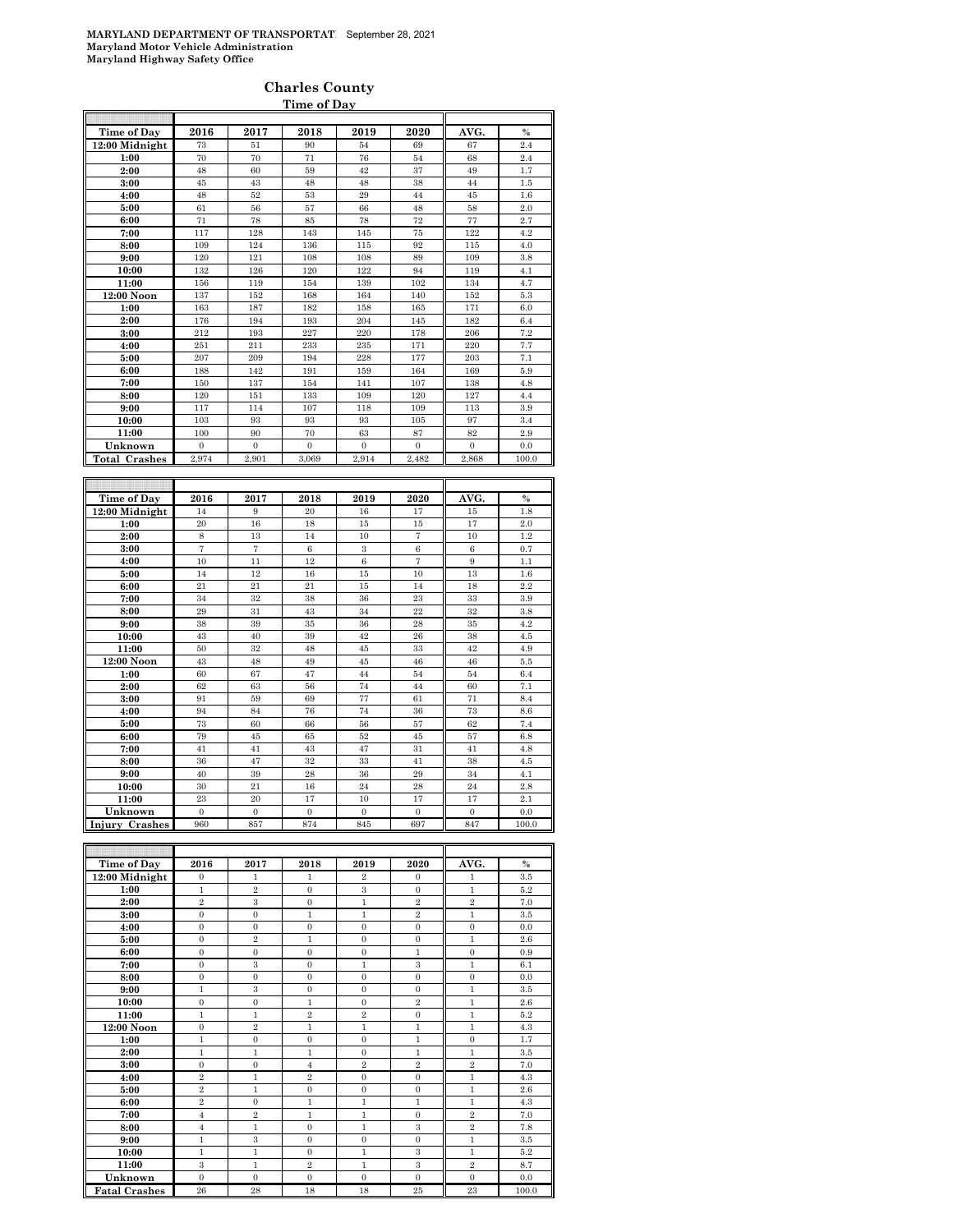|                      |                |                | Driver Age     |                  |                |                |       |
|----------------------|----------------|----------------|----------------|------------------|----------------|----------------|-------|
| Driver Age           | 2016           | 2017           | 2018           | 2019             | 2020           | AVG.           | $\%$  |
| 15 and Under         | 3              | $\overline{4}$ |                | 8                |                | 5              |       |
| 16                   | 30             | 28             | 4<br>26        | 17               | 4              | 23             | 0.1   |
| 17                   |                |                |                |                  | 16             |                | 0.5   |
|                      | 113            | 100            | 97             | 75               | 50             | 87             | 1.8   |
| 18                   | 171            | 124            | 119            | 125              | 89             | 126            | 2.6   |
| 19                   | 128            | 126            | 136            | 128              | 114            | 126            | 2.6   |
| 20                   | 141            | 138            | 138            | 115              | 114            | 129            | 2.6   |
| $21 - 24$            | 517            | 482            | 472            | 483              | 428            | 476            | 9.7   |
| $25 - 29$            | 597            | 611            | 599            | 576              | 433            | 563            | 11.5  |
| $30 - 34$            | 455            | 460            | 459            | 446              | 436            | 451            | 9.2   |
| $35 - 39$            | 388            | 385            | 441            | 400              | 353            | 393            | 8.0   |
| $40 - 44$            | 399            | 328            | 391            | 371              | 292            | 356            | 7.2   |
| $45 - 49$            | 411            | 424            | 372            | 334              | 289            | 366            | 7.4   |
| $50 - 54$            | 374            | 359            | 429            | 401              | 284            | 369            | 7.5   |
| $55 - 59$            | 296            | 308            | 293            | 315              | 264            | 295            | 6.0   |
| $60 - 64$            | 222            | 208            | 240            | 231              | 166            | 213            | 4.3   |
| $65 - 69$            | 147            | 161            | 167            | 156              | 132            | 153            | 3.1   |
| $70 - 79$            | 178            | 194            | 194            | 225              | 146            | 187            | 3.8   |
| $80 +$               | 72             | 62             | 73             | 67               | 46             | 64             | 1.3   |
| Unknown              | 448            | 500            | 642            | 558              | 506            | 531            | 10.8  |
| <b>Total Drivers</b> | 5,090          | 5,002          | 5,292          | 5,031            | 4,162          | 4,915          | 100.0 |
|                      |                |                |                |                  |                |                |       |
|                      |                |                |                |                  |                |                |       |
| Driver Age           | 2016           | 2017           | 2018           | 2019             | 2020           | AVG.           | $\%$  |
| 15 and Under         | 1              | 1              | $\overline{2}$ | $\boldsymbol{2}$ | 1              | 1              | 0.2   |
| 16                   | $\overline{4}$ | 6              | $\overline{4}$ | $\overline{3}$   | $\overline{2}$ | $\overline{4}$ | 0.4   |
| 17                   | 19             | 16             | 13             | 12               | $\overline{7}$ | 13             | 1.6   |
| 18                   | 38             | 18             | 19             | 15               | 15             | 21             | 2.4   |
| 19                   | 22             | 18             | 27             | 22               | 18             | 21             | 2.5   |
| 20                   | 35             | 20             | 25             | 26               | 28             | 27             | 3.1   |
| $21 - 24$            | 97             | 79             | 75             | 88               | 73             | 82             | 9.6   |
| $25 - 29$            | 146            | 138            | 128            | 114              | 73             | 120            | 14.0  |
| $30 - 34$            | 83             | 98             | 78             | 65               | 87             | 82             | 9.6   |
| $35 - 39$            | 82             | 74             | 81             | 68               | 58             | 73             | 8.5   |
| $40 - 44$            | 81             | 57             | 69             | 70               | 69             | 69             | 8.1   |
| $45 - 49$            | 76             | 84             | 78             | 77               | 59             | 75             | 8.7   |
| $50 - 54$            | 82             | 69             | 83             | 74               | 51             | 72             | 8.4   |

**55 - 59** 64 62 61 61 51 60 7.0 **60 - 64 51** 50 53 49 35 48 5.5 **65 - 69** | 33 | 39 | 28 | 31 | 25 || 31 | 3.6 **70 - 79** | 48 | 39 | 39 | 47 | 39 || 42 | 4.9 **80 +** 20 | 8 | 7 | 13 | 10 || 12 | 1.4

| Unknown                  | $\overline{2}$ | 5              | 5                | $\overline{4}$ | 8              | 5              | $0.6\,$ |
|--------------------------|----------------|----------------|------------------|----------------|----------------|----------------|---------|
| <b>Injured Drivers</b>   | 984            | 881            | 875              | 841            | 709            | 858            | 100.0   |
|                          |                |                |                  |                |                |                |         |
|                          |                |                |                  |                |                |                |         |
| Driver Age               | 2016           | 2017           | 2018             | 2019           | 2020           | AVG.           | $\%$    |
| 15 and Under             | $\mathbf{0}$   | $\mathbf{0}$   | $\overline{0}$   | $\theta$       | $\mathbf{0}$   | $\overline{0}$ | 0.0     |
| 16                       | $\theta$       | $\Omega$       | $\overline{0}$   | $\Omega$       | $\overline{0}$ | $\overline{0}$ | 0.0     |
| 17                       | $\overline{0}$ | 1              | $\boldsymbol{0}$ | $\mathbf{1}$   | $\overline{0}$ | $\overline{0}$ | 2.5     |
| 18                       | $\mathbf{1}$   | $\mathbf{1}$   | $\mathbf{0}$     | $\overline{0}$ | $\overline{0}$ | $\overline{0}$ | 2.5     |
| 19                       | $\overline{0}$ | $\overline{0}$ | $\mathbf{1}$     | $\Omega$       | $\Omega$       | $\overline{0}$ | $1.3\,$ |
| 20                       | $\overline{0}$ | 1              | $\mathbf{0}$     | $\Omega$       | 3              | $\mathbf{1}$   | 5.0     |
| $21 - 24$                | $\mathbf{1}$   | $\overline{2}$ | $\mathbf{1}$     | $\overline{4}$ | 5              | 3              | 16.3    |
| $25 - 29$                | $\mathbf{1}$   | 7              | $\overline{0}$   | $\overline{0}$ | $\overline{2}$ | $\overline{2}$ | 12.5    |
| $30 - 34$                | $\mathbf{1}$   | $\Omega$       | 3                | $\mathbf{1}$   | 1              | $\mathbf{1}$   | 7.5     |
| $35 - 39$                | $\overline{2}$ | $\overline{0}$ | $\overline{0}$   | $\mathbf{1}$   | $\overline{0}$ | $\overline{1}$ | $3.8\,$ |
| $40 - 44$                | 3              | $\mathbf{0}$   | $\mathbf{1}$     | $\theta$       | $\overline{0}$ | 1              | 5.0     |
| $45 - 49$                | 3              | $\overline{2}$ | 1                | $\mathbf{1}$   | $\overline{2}$ | $\overline{2}$ | 11.3    |
| $50 - 54$                | $\mathbf{1}$   | $\mathbf{1}$   | $\mathbf{1}$     | $\mathbf{1}$   | 3              | $\mathbf{1}$   | 8.8     |
| $55 - 59$                | $\mathbf{1}$   | 1              | $\mathbf{1}$     | $\mathbf{1}$   | 1              | $\mathbf{1}$   | 6.3     |
| $60 - 64$                | $\overline{0}$ | 1              | $\mathbf{1}$     | $\Omega$       | 1              | $\mathbf{1}$   | 3.8     |
| $65 - 69$                | $\overline{0}$ | 1              | $\mathbf{1}$     | $\Omega$       | $\overline{1}$ | $\mathbf{1}$   | 3.8     |
| $70 - 79$                | 3              | $\overline{2}$ | $\mathbf{1}$     | 1              | 1              | $\overline{2}$ | 10.0    |
| $80 +$                   | $\overline{0}$ | $\overline{0}$ | $\boldsymbol{0}$ | $\Omega$       | $\overline{0}$ | $\overline{0}$ | 0.0     |
| Unknown                  | $\overline{0}$ | $\mathbf{0}$   | $\overline{0}$   | $\Omega$       | $\overline{0}$ | $\overline{0}$ | $0.0\,$ |
| <b>Driver Fatalities</b> | 17             | 20             | 12               | 11             | 20             | 16             | 100.0   |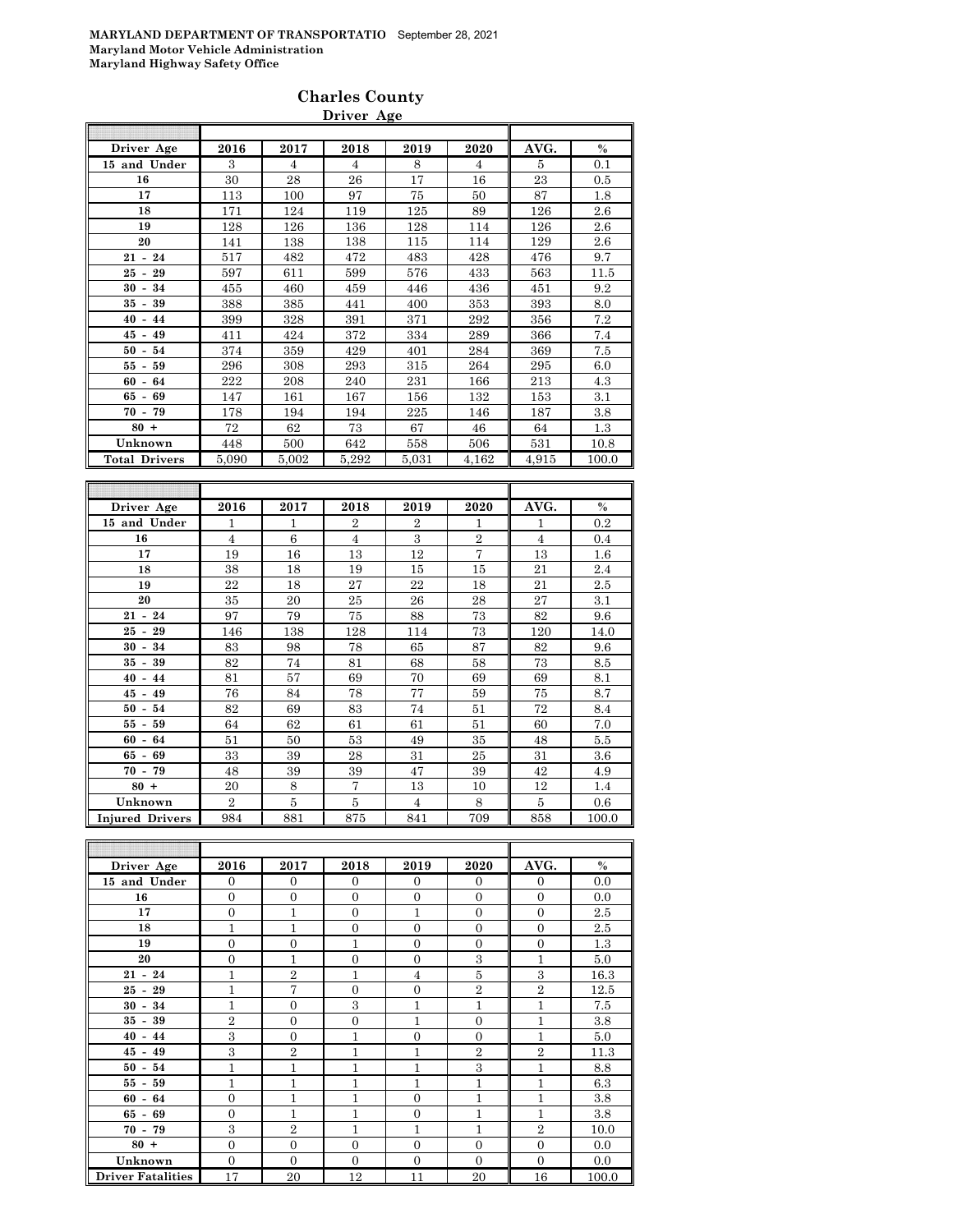| Driver Gender        | 2016  | 2017  | 2018  | 2019  | 2020  | AVG.  | $\%$  |
|----------------------|-------|-------|-------|-------|-------|-------|-------|
| Male                 | 2,650 | 2,506 | 2,636 | 2,502 | 2,195 | 2,498 | 50.8  |
| Female               | .973  | 1,975 | 1,991 | 1,951 | 1,458 | 1,870 | 38.0  |
| Unknown              | 467   | 521   | 665   | 578   | 509   | 548   | 11.1  |
| <b>Total Drivers</b> | 5,090 | 5,002 | 5,292 | 5,031 | 4,162 | 4,915 | 100.0 |

# **Charles County**

 **Driver Gender**

| Driver Gender          | 2016 | 2017 | 2018 | 2019 | 2020 | AVG. | $\%$  |
|------------------------|------|------|------|------|------|------|-------|
| Male                   | 473  | 396  | 384  | 389  | 362  | 401  | 46.7  |
| Female                 | 508  | 480  | 485  | 447  | 340  | 452  | 52.7  |
| Unknown                |      |      |      |      |      |      | 0.6   |
| <b>Driver Injuries</b> | 984  | 881  | 875  | 841  | 709  | 858  | 100.0 |

| Driver Gender            | 2016 | 2017 | 2018 | 2019 | 2020 | AVG. | $\%$  |
|--------------------------|------|------|------|------|------|------|-------|
| Male                     | 14   |      | ΙU   |      | 14   | 12   | 77.5  |
| Female                   |      |      |      |      |      |      | 22.5  |
| Unknown                  |      |      |      |      |      |      | 0.0   |
| <b>Driver Fatalities</b> |      | 20   |      |      | 20   | 16   | 100.0 |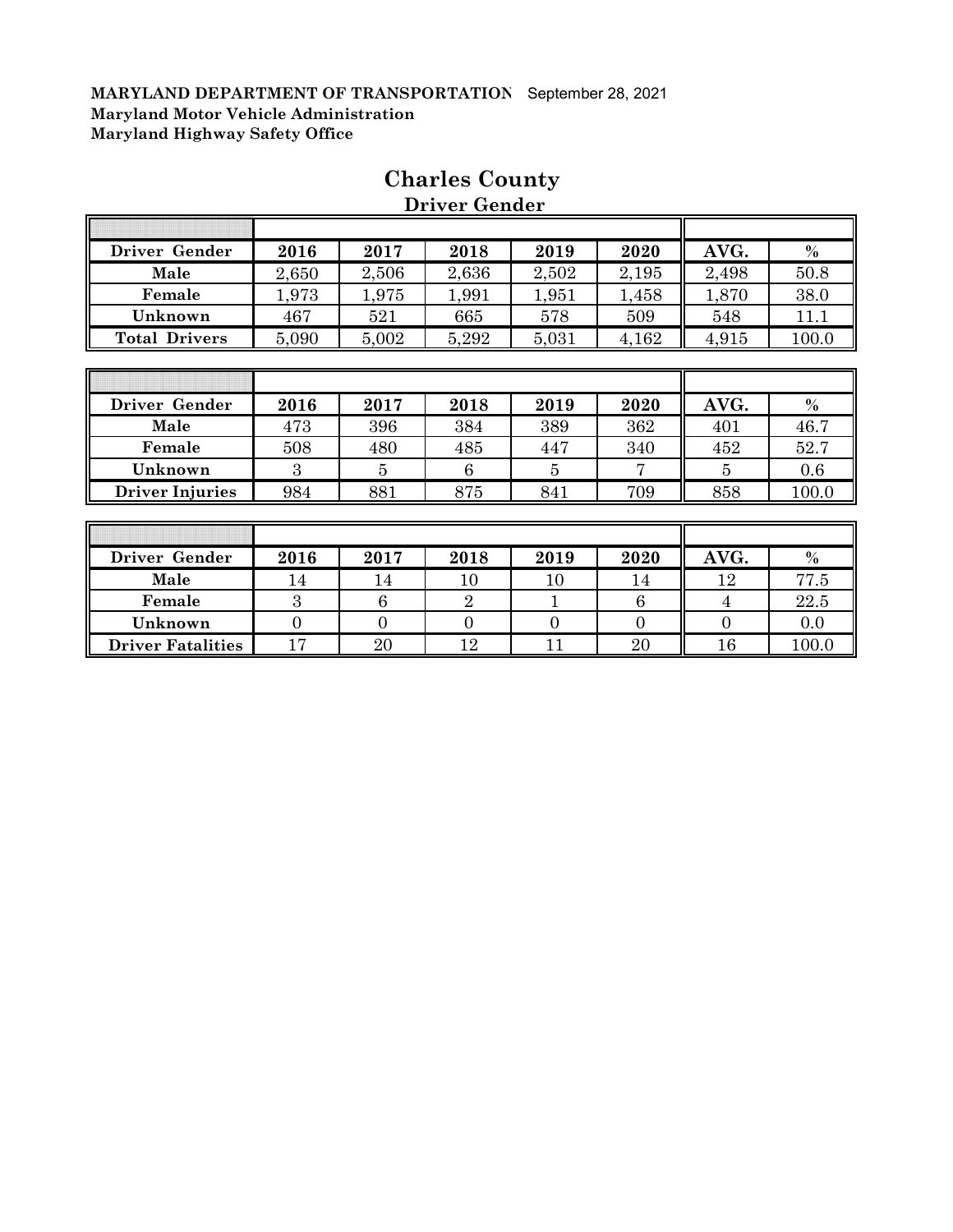h

### **Charles County Driver Safety Equipment Use**

| <b>Safety Equipment</b>  | 2016             | 2017             | 2018             | 2019             | 2020             | AVG.             | $\%$    |
|--------------------------|------------------|------------------|------------------|------------------|------------------|------------------|---------|
| Not Applicable           | 105              | 117              | 133              | 154              | 109              | 124              | 2.5     |
| None                     | 100              | 92               | 74               | 88               | 100              | 91               | 1.8     |
|                          |                  |                  |                  |                  |                  |                  |         |
| Lap belt only            | $\overline{4}$   | 12               | 8                | $\overline{4}$   | 5                | $\overline{7}$   | 0.1     |
| Shoulder belt only       | 11               | 14               | 28               | 11               | 16               | 16               | 0.3     |
| Shoulder/Lap belt(s)     | 4,237            | 4,030            | 4,173            | 3.986            | 3,252            | 3,936            | 80.1    |
| Child/Youth restraint    | 0                | $\mathbf{0}$     | 0                | 0                | $\mathbf{0}$     | $\mathbf{0}$     | 0.0     |
| Child restraint forward  | $\mathbf{1}$     | $\theta$         | $\mathbf{1}$     | $\mathbf{1}$     | $\mathbf{1}$     | $\mathbf{1}$     | 0.0     |
|                          |                  |                  |                  |                  |                  |                  |         |
| Child restraint rear     | $\boldsymbol{0}$ | $\boldsymbol{0}$ | 0                | 0                | $\mathbf{0}$     | 0                | 0.0     |
| <b>Booster seat</b>      | $\mathbf{0}$     | $\overline{0}$   | $\overline{0}$   | $\overline{0}$   | $\overline{0}$   | $\overline{0}$   | 0.0     |
| Child restraint unknow:  | $\mathbf{0}$     | $\mathbf{0}$     | $\mathbf{0}$     | $\mathbf{0}$     | $\mathbf{0}$     | $\mathbf{0}$     | 0.0     |
| Mc/Bike helmet           | 30               | 19               | 23               | 16               | 21               | 22               | 0.4     |
| Mc/bike shield only      | $\boldsymbol{0}$ | 1                | $\boldsymbol{0}$ | 1                | $\boldsymbol{0}$ | $\boldsymbol{0}$ | 0.0     |
| Mc/bike helmet & shield  |                  | 14               |                  |                  |                  |                  |         |
|                          | 18               |                  | 17               | 17               | 16               | 16               | 0.3     |
| Protective pads          | $\mathbf{0}$     | $\mathbf{1}$     | $\mathbf{0}$     | $\mathbf{0}$     | $\mathbf{0}$     | $\overline{0}$   | 0.0     |
| Reflective clothing      | 1                | $\boldsymbol{0}$ | $\boldsymbol{0}$ | $\boldsymbol{0}$ | $\boldsymbol{0}$ | $\boldsymbol{0}$ | 0.0     |
| Lighting                 | $\mathbf{0}$     | $\mathbf{0}$     | $\overline{0}$   | $\overline{0}$   | $\overline{2}$   | $\overline{0}$   | 0.0     |
| Air bag only             | $\overline{0}$   | $\overline{0}$   | $\overline{0}$   | $\boldsymbol{0}$ | $\boldsymbol{0}$ | $\boldsymbol{0}$ | 0.0     |
| Air bag and belts        | $\mathbf{0}$     | $\overline{0}$   | $\mathbf{0}$     | $\overline{0}$   | $\overline{0}$   | $\overline{0}$   | 0.0     |
|                          |                  |                  |                  |                  |                  |                  |         |
| Other                    | 1                | 3                | $\overline{2}$   | $\overline{0}$   | $\overline{2}$   | $\overline{2}$   | 0.0     |
| Unknown                  | 582              | 699              | 833              | 753              | 638              | 701              | 14.3    |
| <b>Total Drivers</b>     | 5.090            | 5,002            | 5,292            | 5,031            | 4.162            | 4.915            | 100.0   |
|                          |                  |                  |                  |                  |                  |                  |         |
|                          |                  |                  |                  |                  |                  |                  |         |
|                          |                  |                  |                  |                  |                  |                  |         |
| Safety Equipment         | 2016             | 2017             | 2018             | 2019             | 2020             | AVG.             | $\%$    |
| Not Applicable           | 15               | 12               | 11               | 16               | 12               | 13               | 1.5     |
| None                     | 40               | 35               | 31               | 25               | 32               | 33               | 3.8     |
| Lap belt only            | $\mathbf{0}$     | $\overline{2}$   | $\overline{2}$   | 1                | $\mathbf{0}$     | 1                | 0.1     |
|                          |                  | $\overline{2}$   |                  |                  |                  | $\overline{2}$   |         |
| Shoulder belt only       | $\theta$         |                  | $\overline{4}$   | $\mathbf{1}$     | $\mathbf{1}$     |                  | 0.2     |
| Shoulder/Lap belt(s)     | 865              | 769              | 767              | 732              | 603              | 747              | 87.1    |
| Child/Youth restraint    | $\mathbf{0}$     | $\mathbf{0}$     | $\mathbf{0}$     | $\mathbf{0}$     | $\mathbf{0}$     | $\overline{0}$   | 0.0     |
| Child restraint forward  | $\mathbf{0}$     | $\mathbf{0}$     | $\mathbf{0}$     | $\mathbf{0}$     | $\mathbf{0}$     | $\overline{0}$   | 0.0     |
| Child restraint rear     | $\mathbf{0}$     | $\mathbf{0}$     | $\overline{0}$   | $\overline{0}$   | $\overline{0}$   | $\overline{0}$   | 0.0     |
|                          |                  |                  |                  |                  |                  |                  |         |
| <b>Booster seat</b>      | $\boldsymbol{0}$ | 0                | $\boldsymbol{0}$ | 0                | $\boldsymbol{0}$ | $\boldsymbol{0}$ | 0.0     |
| Child restraint unknow   | $\boldsymbol{0}$ | 0                | $\boldsymbol{0}$ | $\overline{0}$   | $\boldsymbol{0}$ | $\boldsymbol{0}$ | 0.0     |
| Mc/Bike helmet           | 19               | 11               | 18               | 10               | 15               | 15               | 1.7     |
| Mc/bike shield only      | $\boldsymbol{0}$ | 1                | 0                | 1                | $\boldsymbol{0}$ | $\boldsymbol{0}$ | 0.0     |
| Mc/bike helmet & shield  | 12               | 11               | 11               | 12               | 12               | 12               | 1.4     |
|                          |                  |                  |                  |                  |                  |                  |         |
| Protective pads          | $\boldsymbol{0}$ | $\boldsymbol{0}$ | $\boldsymbol{0}$ | 0                | $\mathbf{0}$     | 0                | 0.0     |
| Reflective clothing      | $\mathbf{0}$     | $\mathbf{0}$     | $\mathbf{0}$     | $\mathbf{0}$     | $\overline{0}$   | $\overline{0}$   | 0.0     |
| Lighting                 | $\mathbf{0}$     | $\mathbf{0}$     | $\mathbf{0}$     | $\overline{0}$   | $\overline{0}$   | $\overline{0}$   | 0.0     |
| Air bag only             | $\overline{0}$   | $\overline{0}$   | $\overline{0}$   | $\overline{0}$   | $\overline{0}$   | $\overline{0}$   | 0.0     |
| Air bag and belts        | $\boldsymbol{0}$ | $\boldsymbol{0}$ | $\boldsymbol{0}$ | $\boldsymbol{0}$ | $\overline{0}$   | $\boldsymbol{0}$ | 0.0     |
|                          |                  |                  |                  |                  |                  |                  |         |
| Other                    | 0                | 1                | 0                | 0                | $\mathbf{0}$     | $\mathbf{0}$     | 0.0     |
| Unknown                  | 33               | 37               | 31               | 43               | 34               | 36               | 4.1     |
| <b>Driver Injuries</b>   | 984              | 881              | 875              | 841              | 709              | 858              | 100.0   |
|                          |                  |                  |                  |                  |                  |                  |         |
|                          |                  |                  |                  |                  |                  |                  |         |
|                          |                  |                  |                  |                  |                  |                  |         |
| <b>Safety Equipment</b>  | 2016             | 2017             | 2018             | 2019             | 2020             | AVG.             | %       |
| Not Applicable           | 0                | 0                | 0                | 0                | 0                | $\mathbf{0}$     | 0.0     |
| None                     | $\overline{4}$   | 2                | $\overline{4}$   | $\overline{4}$   | 6                | $\overline{4}$   | 25.0    |
| Lap belt only            | $\boldsymbol{0}$ | $\overline{0}$   | $\overline{0}$   | $\overline{0}$   | $\overline{0}$   | $\boldsymbol{0}$ | 0.0     |
| Shoulder belt only       | $\mathbf{0}$     | $\boldsymbol{0}$ | $\boldsymbol{0}$ | $\boldsymbol{0}$ | $\mathbf{0}$     | $\boldsymbol{0}$ | 0.0     |
|                          |                  |                  |                  |                  |                  |                  |         |
| Shoulder/Lap belt(s)     | 5                | 11               | $\overline{4}$   | $\overline{4}$   | 10               | 7                | 42.5    |
| Child/Youth restraint    | $\boldsymbol{0}$ | $\boldsymbol{0}$ | $\boldsymbol{0}$ | $\boldsymbol{0}$ | $\boldsymbol{0}$ | $\boldsymbol{0}$ | 0.0     |
| Child restraint forward  | 0                | 0                | $\boldsymbol{0}$ | 0                | $\boldsymbol{0}$ | $\boldsymbol{0}$ | 0.0     |
| Child restraint rear     | $\boldsymbol{0}$ | $\boldsymbol{0}$ | $\boldsymbol{0}$ | $\boldsymbol{0}$ | $\boldsymbol{0}$ | $\boldsymbol{0}$ | 0.0     |
| Booster seat             | $\boldsymbol{0}$ | $\boldsymbol{0}$ | $\boldsymbol{0}$ | $\boldsymbol{0}$ | $\boldsymbol{0}$ | $\boldsymbol{0}$ | 0.0     |
| Child restraint unk.     | $\mathbf{0}$     | 0                | $\boldsymbol{0}$ |                  |                  |                  | 0.0     |
|                          |                  |                  |                  | 0                | $\mathbf{0}$     | 0                |         |
| Mc/Bike helmet           | 6                | $\overline{2}$   | $\boldsymbol{0}$ | $\overline{2}$   | 1                | $\overline{2}$   | 13.8    |
| Mc/bike shield only      | $\mathbf{0}$     | $\overline{0}$   | $\mathbf{0}$     | $\boldsymbol{0}$ | $\mathbf{0}$     | $\overline{0}$   | 0.0     |
| Mc/bike helmet & shield  | $\overline{2}$   | $\mathbf{1}$     | $\overline{4}$   | 1                | $\overline{2}$   | $\overline{2}$   | 12.5    |
| Protective pads          | $\boldsymbol{0}$ | 0                | $\boldsymbol{0}$ | $\boldsymbol{0}$ | $\overline{0}$   | $\overline{0}$   | 0.0     |
| Reflective clothing      | $\boldsymbol{0}$ | $\boldsymbol{0}$ | $\boldsymbol{0}$ | $\boldsymbol{0}$ | $\boldsymbol{0}$ | $\boldsymbol{0}$ | 0.0     |
|                          |                  |                  |                  |                  |                  |                  |         |
| Lighting                 | 0                | 0                | 0                | 0                | $\mathbf{0}$     | 0                | 0.0     |
| Air bag only             | $\overline{0}$   | $\overline{0}$   | $\overline{0}$   | $\overline{0}$   | $\overline{0}$   | $\overline{0}$   | 0.0     |
| Air bag and belts        | $\boldsymbol{0}$ | 0                | $\boldsymbol{0}$ | 0                | $\mathbf{0}$     | 0                | 0.0     |
| Other                    | $\mathbf{0}$     | $\mathbf{0}$     | $\boldsymbol{0}$ | $\boldsymbol{0}$ | $\boldsymbol{0}$ | $\boldsymbol{0}$ | 0.0     |
| Unknown                  | $\boldsymbol{0}$ | 4                | $\boldsymbol{0}$ | $\boldsymbol{0}$ | 1                | 1                | $6.3\,$ |
|                          |                  |                  |                  |                  |                  |                  |         |
| <b>Driver Fatalities</b> | 17               | 20               | 12               | 11               | 20               | 16               | 100.0   |

**Note: None & Air Bag are counted as no safety equipment in use.**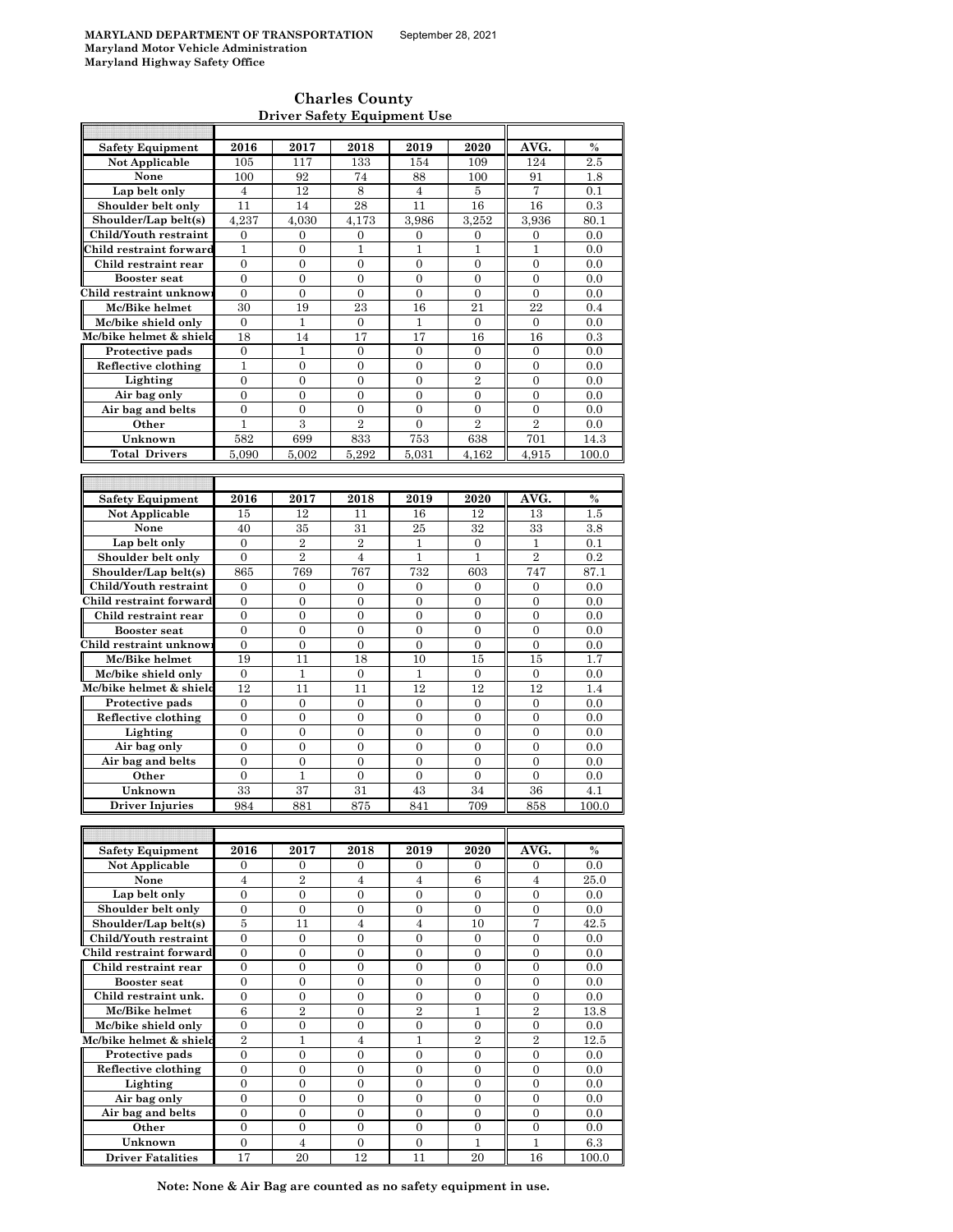|                          |                |                  | Passenger Age    |                  |                |                  |         |
|--------------------------|----------------|------------------|------------------|------------------|----------------|------------------|---------|
|                          |                |                  |                  |                  |                |                  |         |
| Passenger Age            | 2016           | 2017             | 2018             | 2019             | 2020           | AVG.             | $\%$    |
| Under 5                  | 196            | 214              | 249              | 208              | 103            | 194              | 10.7    |
| ${\bf 5}$ - ${\bf 9}$    | 194            | 329              | 233              | 230              | 145            | 226              | 12.5    |
| $10 - 11$                | 80             | 141              | 110              | 98               | 75             | 101              | 5.6     |
| $12 - 13$                | 58             | 112              | 90               | 123              | 65             | $90\,$           | 5.0     |
| $14 - 15$                | 78             | 153              | 168              | 145              | 53             | 119              | 6.6     |
| $16 - 17$                | 104            | 151              | 186              | 209              | 91             | 148              | 8.2     |
| $18 - 19$                | 85             | 113              | 139              | 110              | 82             | 106              | 5.9     |
| $20 - 24$                | 139            | 207              | 192              | 160              | 138            | 167              | 9.3     |
| $25 - 29$                | 145            | 126              | 132              | 124              | 75             | 120              | 6.7     |
| $30 - 34$                | 80             | 86               | 98               | 102              | 67             | 87               | 4.8     |
| $35 - 39$                | 62             | 55               | 87               | 63               | 61             | 66               | 3.6     |
| $40 - 44$                | 52             | 58               | 69               | 65               | 54             | 60               | 3.3     |
| $45 - 49$                | 61             | 65               | 68               | 69               | 44             | 61               | 3.4     |
| $50 - 54$                | 70             | 66               | 75               | 68               | 51             | 66               | 3.7     |
| 59<br>$55-$              | 57             | 56               | 55               | 60               | 46             | 55               | 3.0     |
| $60 - 64$                | 39             | 41               | 51               | 50               | 31             | 42               | 2.3     |
| $65 - 69$                | 35             | 32               | 36               | 37               | 19             | 32               | 1.8     |
| $70 -$<br>79             | 46             | 50               | 45               | 55               | 26             | 44               | 2.5     |
| $80 +$                   | 19             | $\rm 20$         | $\bf 23$         | 38               | $13\,$         | $\bf 23$         | 1.3     |
| Unknown                  | $\mathbf{0}$   | $\boldsymbol{0}$ | $\boldsymbol{0}$ | $\boldsymbol{0}$ | $\mathbf{0}$   | $\boldsymbol{0}$ | 0.0     |
| <b>Total Passengers</b>  | 1.600          | 2.075            | 2.106            | 2.014            | 1.239          | 1.807            | 100.0   |
|                          |                |                  |                  |                  |                |                  |         |
|                          |                |                  |                  |                  |                |                  |         |
|                          |                |                  |                  |                  |                |                  |         |
|                          | 2016           | 2017             | 2018             | 2019             | 2020           |                  | $\%$    |
| Passenger Age<br>Under 5 | 45             | 42               | 52               | 44               | 18             | AVG.<br>40       | 11.5    |
| ${\bf 5}$ - ${\bf 9}$    | 34             | 44               | 46               | 32               | 29             | 37               | 10.6    |
| $10 - 11$                | 14             | 21               | 24               | 11               | 21             | 18               | 5.2     |
| $12 - 13$                | 6              | 17               | 12               | 12               | 8              | 11               | 3.1     |
|                          | 20             | 13               | 18               | 14               | 10             | 15               | 4.3     |
| $14 - 15$<br>$16 - 17$   | 29             | 15               | 26               | 25               | 18             | 23               | 6.5     |
| $18 - 19$                | 19             | 24               | 14               | 20               | 18             | 19               | 5.4     |
| $20 - 24$                | 34             | 56               | 37               | 28               | 27             | 36               | 10.4    |
| $25 - 29$                | 38             | 37               | 28               | 29               | 13             | 29               | 8.3     |
| $30 - 34$                | 20             | 24               | 23               | 20               | 17             | 21               | 5.9     |
| $35 - 39$                | 14             | 7                | 15               | 9                | 13             | 12               | 3.3     |
| $40 - 44$                | 11             | 12               | 20               | 9                | 11             | 13               | 3.6     |
| $45 - 49$                | 12             | 14               | 17               | 18               | 9              | 14               | 4.0     |
| $50 -$<br>${\bf 54}$     | 19             | 21               | 20               | 23               | 14             | 19               | $5.5\,$ |
| $55 -$<br>59             | 13             | 9                | 9                | 13               | 10             | 11               | 3.1     |
| 64<br>$60 -$             | 12             | 7                | 13               | 11               | $\bf 5$        | 10               | 2.7     |
| 69<br>65 -               | $\,6$          | 7                | $\,6$            | 6                | $\,6$          | $\,6$            | 1.8     |
| $70 - 79$                | 10             | 15               | 11               | 15               | 6              | 11               | 3.3     |
| $80 +$                   | 7              | $\overline{2}$   | $\,3$            | 9                | $\overline{4}$ | 5                | 1.4     |
| Unknown                  | $\overline{0}$ | $\overline{0}$   | $\overline{0}$   | $\overline{0}$   | $\overline{0}$ | $\overline{0}$   | 0.0     |

| Passenger Age               | 2016           | 2017           | 2018           | 2019           | 2020           | AVG.         | $\%$  |
|-----------------------------|----------------|----------------|----------------|----------------|----------------|--------------|-------|
| Under 5                     | 1              | $\Omega$       | $\mathbf{1}$   | $\Omega$       | $\Omega$       | $\mathbf{0}$ | 8.0   |
| $5-9$                       | $\overline{0}$ | $\mathbf{0}$   | $\mathbf{0}$   | $\mathbf{0}$   | $\mathbf{0}$   | $\mathbf{0}$ | 0.0   |
| $10 - 11$                   | $\overline{0}$ | $\overline{0}$ | $\overline{0}$ | $\overline{0}$ | $\overline{0}$ | $\mathbf{0}$ | 0.0   |
| $12 - 13$                   | $\mathbf{0}$   | $\overline{0}$ | $\overline{0}$ | $\mathbf{0}$   | $\mathbf{0}$   | $\mathbf{0}$ | 0.0   |
| $14 - 15$                   | $\mathbf{0}$   | $\overline{0}$ | 1              | 1              | $\overline{0}$ | $\mathbf{0}$ | 8.0   |
| $16 - 17$                   | $\overline{0}$ | 1              | $\overline{0}$ | $\mathbf{0}$   | $\mathbf{0}$   | $\mathbf{0}$ | 4.0   |
| $18 - 19$                   | $\overline{0}$ | $\overline{0}$ | $\mathbf{1}$   | $\overline{0}$ | $\overline{0}$ | $\mathbf{0}$ | 4.0   |
| $20 - 24$                   | 1              | 3              | $\overline{2}$ | $\mathbf{0}$   | 1              | $\mathbf{1}$ | 28.0  |
| $25 - 29$                   | $\overline{0}$ | 1              | $\overline{0}$ | $\mathbf{0}$   | $\overline{0}$ | $\mathbf{0}$ | 4.0   |
| $30 - 34$                   | $\mathbf{0}$   | $\overline{0}$ | $\mathbf{0}$   | $\mathbf{0}$   | $\mathbf{0}$   | $\mathbf{0}$ | 0.0   |
| $35 - 39$                   | $\mathbf{0}$   | $\overline{0}$ | $\overline{0}$ | 1              | $\Omega$       | $\mathbf{0}$ | 4.0   |
| $40 - 44$                   | $\mathbf{0}$   | 1              | $\mathbf{1}$   | $\mathbf{0}$   | $\mathbf{0}$   | $\mathbf{0}$ | 8.0   |
| $45 - 49$                   | $\overline{2}$ | $\overline{0}$ | $\overline{0}$ | 1              | $\overline{0}$ | 1            | 12.0  |
| $50 - 54$                   | $\overline{0}$ | $\overline{1}$ | $\overline{0}$ | $\mathbf{0}$   | $\overline{0}$ | $\mathbf{0}$ | 4.0   |
| $55 - 59$                   | $\overline{0}$ | $\overline{0}$ | $\overline{0}$ | $\overline{0}$ | $\overline{0}$ | $\Omega$     | 0.0   |
| $60 - 64$                   | $\overline{0}$ | $\overline{0}$ | $\mathbf{0}$   | $\Omega$       | $\Omega$       | $\Omega$     | 0.0   |
| $65 - 69$                   | $\overline{0}$ | 1              | $\overline{0}$ | $\mathbf{0}$   | $\overline{0}$ | $\mathbf{0}$ | 4.0   |
| $70 - 79$                   | 1              | $\overline{0}$ | $\overline{0}$ | $\mathbf{0}$   | 1              | $\Omega$     | 8.0   |
| $80 +$                      | $\mathbf{0}$   | $\overline{0}$ | $\overline{0}$ | 1              | $\Omega$       | $\mathbf{0}$ | 4.0   |
| Unknown                     | $\Omega$       | $\Omega$       | $\overline{0}$ | $\mathbf{0}$   | $\Omega$       | $\Omega$     | 0.0   |
| <b>Passenger Fatalities</b> | 5              | 8              | 6              | $\overline{4}$ | $\overline{2}$ | 5            | 100.0 |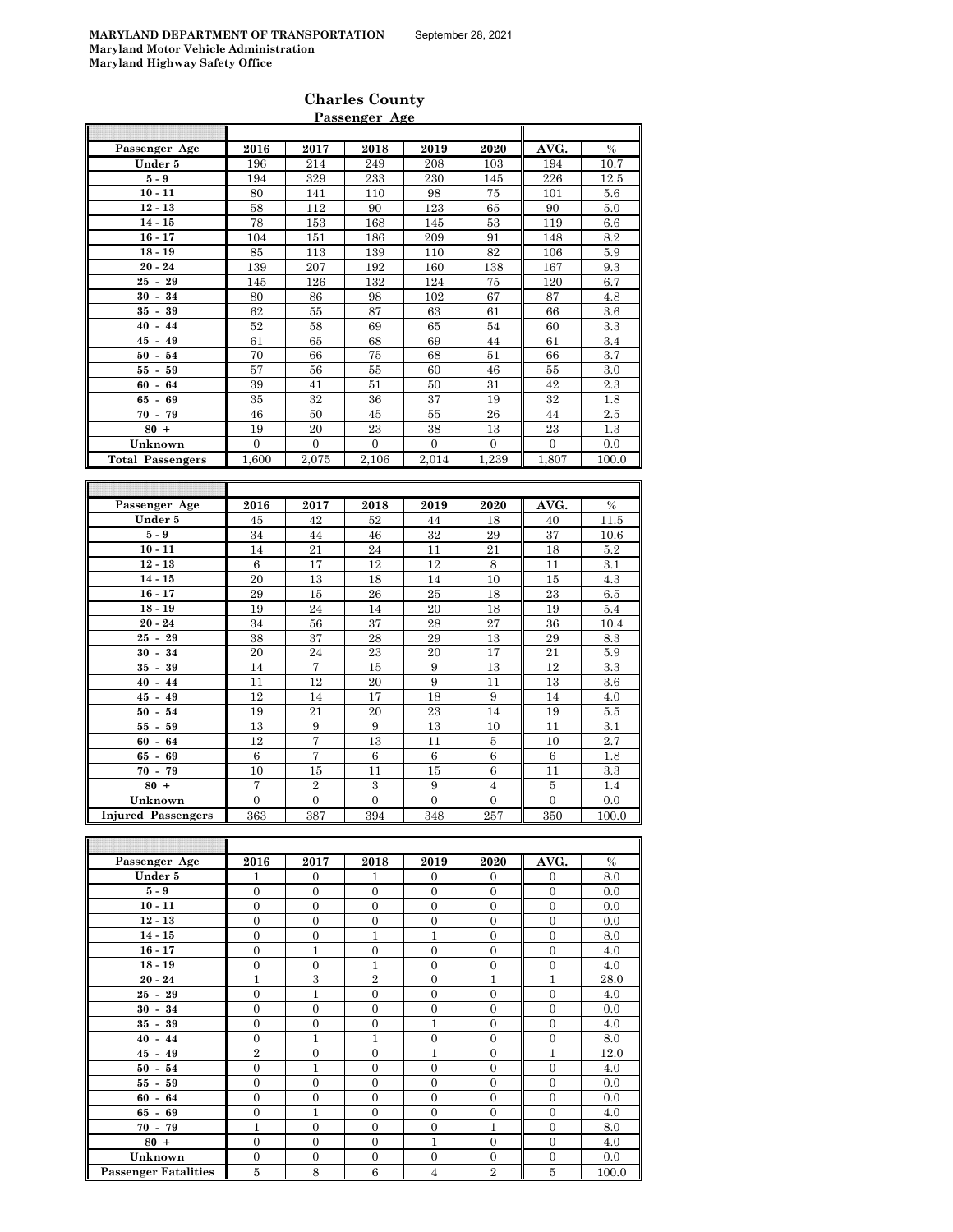| Passenger Gender            | 2016     | 2017           | 2018           | 2019           | 2020           | AVG.           | $\%$  |
|-----------------------------|----------|----------------|----------------|----------------|----------------|----------------|-------|
| Male                        | 753      | 1,014          | 1,024          | 949            | 610            | 870            | 48.2  |
| Female                      | 841      | 1,055          | 1,075          | 1,057          | 625            | 931            | 51.5  |
| Unknown                     | 6        | 6              |                | 8              | 4              | 6              | 0.3   |
| <b>Total Passengers</b>     | 1,600    | 2,075          | 2,106          | 2,014          | 1,239          | 1,807          | 100.0 |
|                             |          |                |                |                |                |                |       |
|                             |          |                |                |                |                |                |       |
| Passenger Gender            | 2016     | 2017           | 2018           | 2019           | 2020           | AVG.           | $\%$  |
| Male                        | 142      | 182            | 153            | 136            | 117            | 146            | 41.7  |
| Female                      | 221      | 204            | 241            | 212            | 140            | 204            | 58.2  |
| Unknown                     | $\Omega$ |                | $\Omega$       | $\Omega$       | $\Omega$       | $\Omega$       | 0.1   |
| <b>Passenger Injuries</b>   | 363      | 387            | 394            | 348            | 257            | 350            | 100.0 |
|                             |          |                |                |                |                |                |       |
|                             |          |                |                |                |                |                |       |
| Passenger Gender            | 2016     | 2017           | 2018           | 2019           | 2020           | AVG.           | $\%$  |
| Male                        |          | 5              | 3              | 1              |                | $\overline{2}$ | 44.0  |
| Female                      | 4        | 3              | 3              | 3              |                | 3              | 56.0  |
| Unknown                     | $\Omega$ | $\overline{0}$ | $\overline{0}$ | $\overline{0}$ | $\Omega$       | $\Omega$       | 0.0   |
| <b>Passenger Fatalities</b> | 5        | 8              | 6              | 4              | $\overline{2}$ | $\overline{5}$ | 100.0 |

# **Charles County Passenger Gender**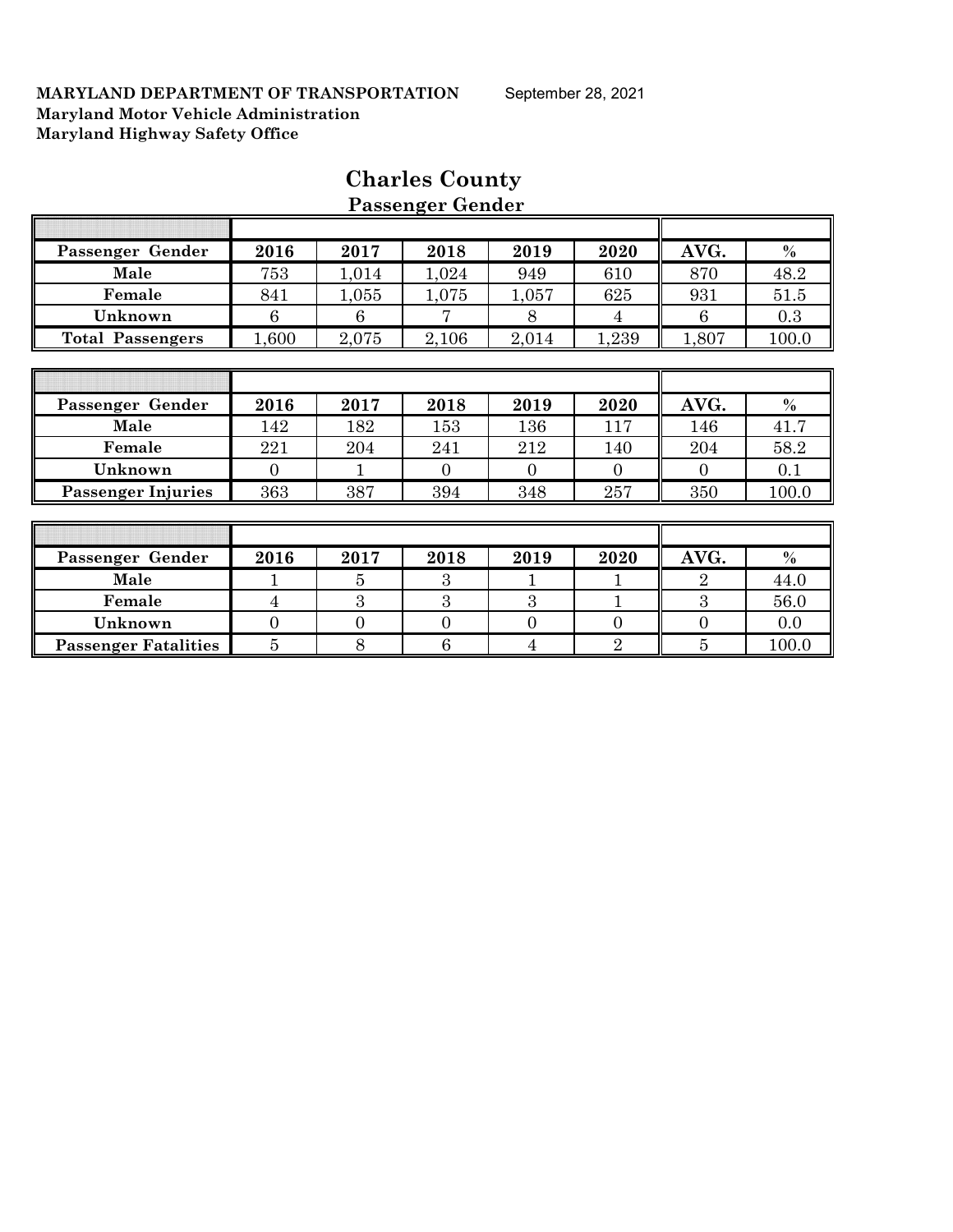**Charles County Passenger Safety Equipment Use**

| <b>Safety Equipment</b>                        | 2016             | 2017             | 2018           | 2019             | 2020             | AVG.           | %             |
|------------------------------------------------|------------------|------------------|----------------|------------------|------------------|----------------|---------------|
| Not Applicable                                 | 73               | 202              | 96             | 157              | 18               | 109            | 6.0           |
| None                                           | 98               | 338              | 235            | 113              | 64               | 170            | 9.4           |
| Lap belt only                                  | 21               | 11               | 26             | 12               | $\overline{2}$   | 14             | 0.8           |
| Shoulder belt only                             | 5                | $\overline{4}$   | 11             | $\mathcal{S}$    | $\overline{2}$   | 5              | 0.3           |
| Shoulder/Lap belt(s)                           | 1,112            | 1,179            | 1,224          | 1,192            | 838              | 1,109          | 61.4          |
| Child/Youth restraint                          | $\Omega$         | $\Omega$         | $\Omega$       | $\Omega$         | $\Omega$         | $\Omega$       | 0.0           |
| Child restraint forward                        | 155              | 127              | 162            | 135              | 78               | 131            | $7.3\,$       |
| Child restraint rear                           | 34               | 56               | 65             | 55               | 31               | 48             | 2.7           |
| <b>Booster seat</b>                            | 36               | 34               | 46             | 31               | 19               | 33             | 1.8           |
| Child restraint unk.                           | 16               | 17               | 14             | 13               | $\overline{4}$   | 13             | 0.7           |
| Mc/Bike helmet                                 | $\overline{2}$   | $\overline{0}$   | 1              | $\mathbf{1}$     | 3                | 1              | 0.1           |
| Mc/bike shield only                            | $\overline{0}$   | $\Omega$         | 0              | 1                | $\mathbf{0}$     | $\overline{0}$ | 0.0           |
| Mc/bike helmet & shield                        | $\mathbf{1}$     | $\overline{0}$   | $\overline{1}$ | $\overline{2}$   | $\mathbf{1}$     | $\mathbf{1}$   | 0.1           |
| Protective pads                                | $\overline{0}$   | 20               | 136            | 208              | 129              | 99             | 5.5           |
| Reflective clothing                            | $\boldsymbol{0}$ | $\boldsymbol{0}$ | 1              | $\boldsymbol{0}$ | 0                | $\overline{0}$ | 0.0           |
| Lighting                                       | $\overline{0}$   | $\overline{0}$   | $\overline{0}$ | $\mathbf{0}$     | $\mathbf{0}$     | $\overline{0}$ | 0.0           |
| Air bag only                                   | $\overline{0}$   | $\boldsymbol{0}$ | 0              | $\mathbf{0}$     | $\mathbf{0}$     | $\overline{0}$ | 0.0           |
| Air bag and belts                              | $\theta$         | $\theta$         | $\theta$       | $\theta$         | $\theta$         | $\theta$       | 0.0           |
| Other                                          | 5                | $\overline{2}$   | $\overline{6}$ | $\overline{5}$   | $\overline{2}$   | $\overline{4}$ | 0.2           |
| Unknown                                        | 42               | 85               | 82             | 86               | 48               | 69             | 3.8           |
| <b>Total Passengers</b>                        | 1.600            | 2.075            | 2.106          | 2.014            | 1.239            | 1.807          | 100.0         |
|                                                |                  |                  |                |                  |                  |                |               |
|                                                |                  |                  |                |                  |                  |                |               |
| <b>Safety Equipment</b>                        | 2016             | 2017             | 2018           | 2019             | 2020             | AVG.           | $\frac{0}{0}$ |
| Not Applicable                                 | 5                | 12               | 4              | 7                | 2                | 6              | 1.7           |
| None                                           | 25               | 33               | 35             | 21               | 28               | 28             | 8.1           |
| Lap belt only                                  | $\mathbf{1}$     | $\mathbf{1}$     | 7              | 1                | $\mathbf{0}$     | $\overline{2}$ | 0.6           |
| Shoulder belt only                             | $\mathbf{1}$     | $\boldsymbol{0}$ | 1              | $\mathbf{0}$     | $\mathbf{0}$     | $\overline{0}$ | 0.1           |
| Shoulder/Lap belt(s)                           | 268              | 271              | 262            | 239              | 184              | 245            | 70.0          |
| Child/Youth restraint                          | $\boldsymbol{0}$ | $\boldsymbol{0}$ | $\mathbf{0}$   | $\mathbf{0}$     | 0                | 0              | 0.0           |
| Child restraint forward                        | 27               | 17               | 25             | 25               | 15               | 22             | 6.2           |
| Child restraint rear                           | 10               | 12               | 18             | 13               | $\overline{4}$   | 11             | 3.3           |
| <b>Booster seat</b><br>Child restraint unk.    | 11               | 12               | 14<br>3        | 6<br>3           | 3                | 9<br>3         | 2.6           |
|                                                | 6                | $\mathbf{1}$     |                |                  | $\mathbf{1}$     |                | 0.8           |
| Mc/Bike helmet                                 | $\mathbf{1}$     | $\overline{0}$   | $\mathbf{1}$   | 1                | $\overline{2}$   | $\mathbf{1}$   | 0.3           |
| Mc/bike shield only<br>Mc/bike helmet & shield |                  |                  |                |                  |                  |                |               |
|                                                | $\theta$         | $\theta$         | $\theta$       | $\mathbf{1}$     | $\theta$         | $\Omega$       | 0.1           |
|                                                | $\mathbf{1}$     | $\boldsymbol{0}$ | $\overline{1}$ | $\overline{2}$   | $\mathbf{1}$     | $\mathbf{1}$   | 0.3           |
| Protective pads                                | $\overline{0}$   | 3                | 13             | 13               | 6                | 7              | 2.0           |
| Reflective clothing                            | $\overline{0}$   | $\overline{0}$   | $\overline{0}$ | $\mathbf{0}$     | $\overline{0}$   | $\overline{0}$ | 0.0           |
| Lighting                                       | $\overline{0}$   | $\overline{0}$   | $\overline{0}$ | $\mathbf{0}$     | $\mathbf{0}$     | $\mathbf{0}$   | 0.0           |
| Air bag only                                   | $\overline{0}$   | $\overline{0}$   | $\overline{0}$ | $\overline{0}$   | $\overline{0}$   | $\overline{0}$ | 0.0           |
| Air bag and belts                              | $\overline{0}$   | $\overline{0}$   | $\theta$       | $\mathbf{0}$     | $\Omega$         | $\Omega$       | 0.0           |
| Other                                          | $\boldsymbol{0}$ | $\overline{0}$   | $\overline{0}$ | $\overline{2}$   | $\boldsymbol{0}$ | $\overline{0}$ | 0.1           |
| Unknown<br><b>Passenger Injuries</b>           | 7<br>363         | 25<br>387        | 10<br>394      | 14<br>348        | 11<br>257        | 13<br>350      | 3.8<br>100.0  |

| <b>Safety Equipment</b>     | 2016     | 2017           | 2018           | 2019     | 2020           | AVG.           | $\frac{0}{0}$ |
|-----------------------------|----------|----------------|----------------|----------|----------------|----------------|---------------|
| Not Applicable              | $\Omega$ | $\Omega$       | $\Omega$       | $\Omega$ | $\Omega$       | $\Omega$       | 0.0           |
| None                        | $\Omega$ | 1              | $\overline{2}$ | 1        | $\overline{2}$ |                | 24.0          |
| Lap belt only               | $\Omega$ | $\theta$       | $\theta$       | $\theta$ | $\Omega$       | $\Omega$       | 0.0           |
| Shoulder belt only          | $\Omega$ | $\Omega$       | $\Omega$       | $\Omega$ | $\Omega$       | $\Omega$       | 0.0           |
| Shoulder/Lap belt(s)        | 3        | 3              | 3              | 3        | $\Omega$       | $\overline{2}$ | 48.0          |
| Child/Youth restraint       | $\Omega$ | 0              | 0              | $\Omega$ | 0              | $\theta$       | 0.0           |
| Child restraint forward     | $\Omega$ | $\Omega$       | $\Omega$       | $\Omega$ | $\Omega$       | $\Omega$       | 0.0           |
| Child restraint rear        | $\Omega$ | $\overline{0}$ | 1              | $\theta$ | $\Omega$       | $\Omega$       | 4.0           |
| <b>Booster seat</b>         | $\Omega$ | $\Omega$       | $\theta$       | $\theta$ | $\Omega$       | $\Omega$       | 0.0           |
| Child restraint unk.        | $\Omega$ | $\Omega$       | $\Omega$       | $\Omega$ | $\Omega$       | $\Omega$       | 0.0           |
| Mc/Bike helmet              | $\Omega$ | $\Omega$       | $\Omega$       | $\theta$ | $\Omega$       | $\Omega$       | 0.0           |
| Mc/bike shield only         | $\theta$ | $\Omega$       | $\Omega$       | $\theta$ | $\Omega$       | $\Omega$       | 0.0           |
| Mc/bike helmet & shield     | $\Omega$ | $\Omega$       | $\Omega$       | $\theta$ | $\Omega$       | $\Omega$       | 0.0           |
| Protective pads             | $\Omega$ | $\Omega$       | $\Omega$       | $\theta$ | $\Omega$       | $\Omega$       | 0.0           |
| Reflective clothing         | $\theta$ | $\Omega$       | $\Omega$       | $\theta$ | $\Omega$       | $\Omega$       | 0.0           |
| Lighting                    | $\Omega$ | $\Omega$       | $\Omega$       | $\theta$ | $\Omega$       | $\Omega$       | 0.0           |
| Air bag only                | $\Omega$ | $\Omega$       | $\Omega$       | $\theta$ | $\Omega$       | $\Omega$       | 0.0           |
| Air bag and belts           | $\Omega$ | $\Omega$       | $\Omega$       | $\theta$ | $\Omega$       | $\Omega$       | 0.0           |
| Other                       | 1        | $\Omega$       | $\Omega$       | $\Omega$ | 0              | $\Omega$       | 4.0           |
| Unknown                     |          | 4              | $\Omega$       | $\Omega$ | $\Omega$       |                | 20.0          |
| <b>Passenger Fatalities</b> | 5        | 8              | 6              | 4        | $\overline{2}$ | 5              | 100.0         |

**Passenger Injuries** 

**Note: None & Air Bag are counted as no safety equipment in use.**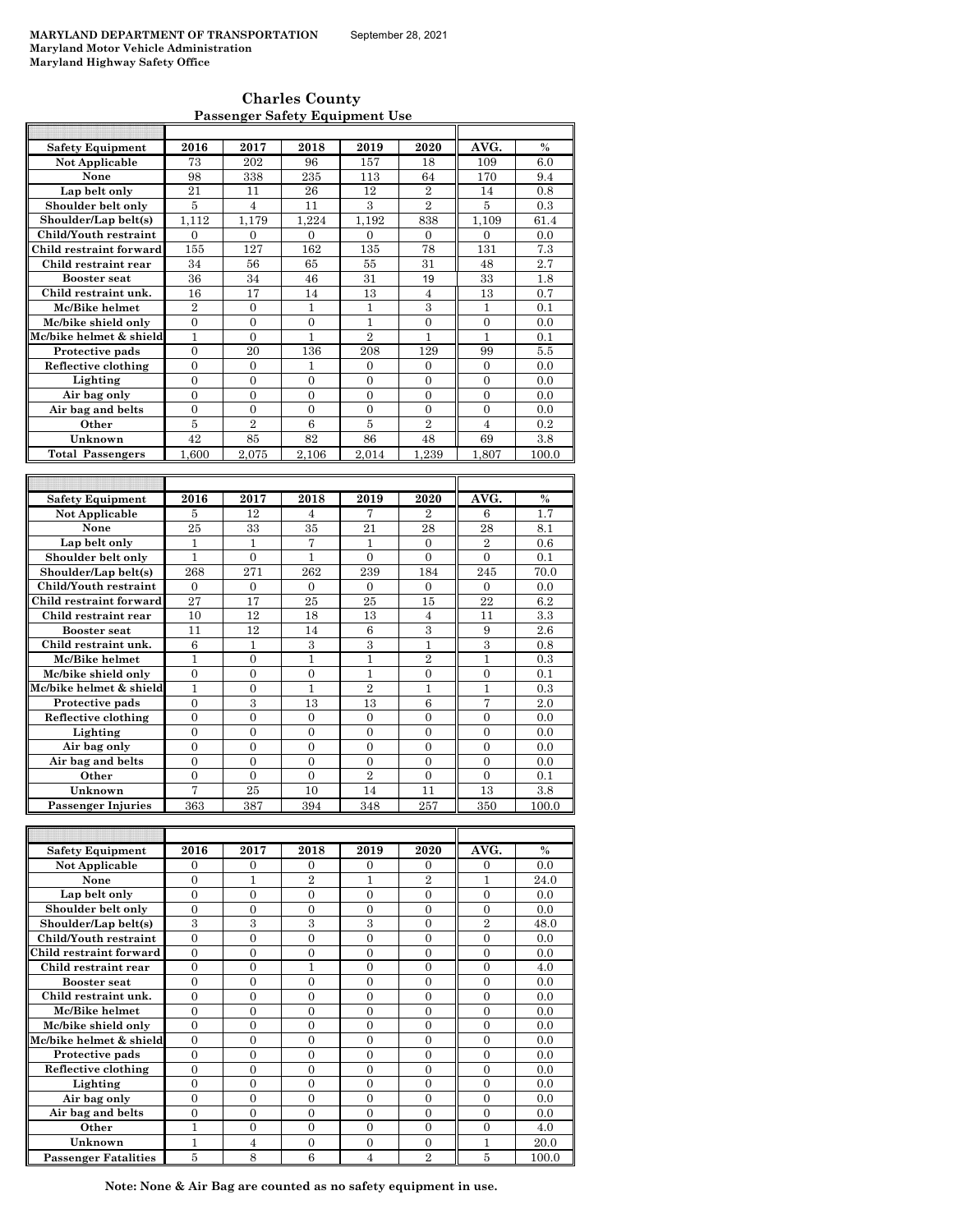### **Charles County Non-Motorist Age**

| Non-Motorist Age           | 2016           | 2017           | 2018           | 2019           | 2020           | AVG.         | $\%$  |
|----------------------------|----------------|----------------|----------------|----------------|----------------|--------------|-------|
| Under 5                    | $\Omega$       | $\Omega$       | $\Omega$       | $\overline{2}$ | $\overline{2}$ | 1            | 1.1   |
| $5-9$                      | 3              | 3              | $\overline{4}$ | $\overline{2}$ | 3              | 3            | 4.2   |
| $10 - 15$                  | $\overline{4}$ | 3              | $\overline{4}$ | 7              | 1              | 4            | 5.3   |
| $16 - 17$                  | 3              | $\overline{4}$ | $\overline{4}$ | 1              | 3              | 3            | 4.2   |
| $18 - 19$                  | 5              | $\overline{2}$ | $\mathbf{2}$   | 3              | $\mathbf{2}$   | 3            | 3.9   |
| $20 - 24$                  | 8              | 10             | $\overline{4}$ | 5              | $\overline{0}$ | 5            | 7.5   |
| $25 - 29$                  | 3              | 7              | 7              | 7              | $\overline{4}$ | 6            | 7.8   |
| 34<br>$30 -$               | $\overline{7}$ | 5              | 5              | 7              | 6              | 6            | 8.4   |
| $35 - 39$                  | 9              | 6              | $\overline{4}$ | 3              | 3              | 5            | 7.0   |
| $40 - 44$                  | $\overline{7}$ | 10             | 6              | 5              | 8              | 7            | 10.0  |
| $45 - 49$                  | 6              | $\overline{7}$ | 9              | 8              | $\overline{2}$ | 6            | 8.9   |
| $50 - 54$                  | 6              | 11             | 3              | 6              | 1              | 5            | 7.5   |
| $55 - 59$                  | $\overline{2}$ | 8              | 9              | $\overline{7}$ | 7              | 7            | 9.2   |
| $60 - 64$                  | 3              | $\overline{2}$ | 7              | 5              | 3              | 4            | 5.6   |
| $65 - 69$                  | 1              | $\overline{2}$ | $\mathbf{2}$   | $\overline{2}$ | $\overline{2}$ | $\mathbf{2}$ | 2.5   |
| $70 - 79$                  | 5              | 3              | 3              | $\overline{2}$ | 5              | 4            | 5.0   |
| $80 +$                     | $\overline{0}$ | $\mathbf{1}$   | 3              | $\overline{2}$ | 1              | 1            | 1.9   |
| Unknown                    | $\Omega$       | $\theta$       | $\Omega$       | $\Omega$       | $\overline{0}$ | $\Omega$     | 0.0   |
| <b>Total Non-Motorists</b> | 72             | 84             | 76             | 74             | 53             | 72           | 100.0 |

| Non-Motorist Age   | 2016           | 2017           | 2018           | 2019           | 2020           | AVG.           | $\%$  |
|--------------------|----------------|----------------|----------------|----------------|----------------|----------------|-------|
| Under 5            | $\Omega$       | $\Omega$       | $\Omega$       | 1              | 1              | $\Omega$       | 0.8   |
| $5 - 9$            | $\overline{2}$ | $\mathbf{a}$   | 3              | $\overline{2}$ | 3              | 3              | 5.0   |
| $10 - 15$          | $\overline{2}$ | 3              | $\overline{2}$ | 7              | $\mathbf{1}$   | 3              | 5.8   |
| $16 - 17$          | 3              | 3              | $\overline{4}$ | $\overline{0}$ | 3              | 3              | 5.0   |
| $18 - 19$          | 5              | $\overline{2}$ | 1              | $\overline{2}$ | $\overline{2}$ | $\overline{2}$ | 4.6   |
| $20 - 24$          | 8              | 8              | 3              | 5              | $\overline{0}$ | 5              | 9.3   |
| $25 - 29$          | 3              | 6              | 5              | 6              | $\overline{4}$ | 5              | 9.3   |
| $30 - 34$          | 7              | 3              | $\overline{4}$ | 3              | $\overline{4}$ | $\overline{4}$ | 8.1   |
| $35 -$<br>39       | 6              | 3              | $\overline{2}$ | $\overline{2}$ | $\mathbf{1}$   | 3              | 5.4   |
| $40 - 44$          | 5              | 6              | 5              | 3              | $\overline{4}$ | 5              | 8.9   |
| $45 - 49$          | $\overline{4}$ | $\overline{4}$ | 6              | 5              | $\mathbf{1}$   | $\overline{4}$ | 7.7   |
| $50 - 54$          | 3              | 8              | 1              | 5              | $\mathbf{1}$   | 4              | 6.9   |
| $55 - 59$          | $\overline{2}$ | 5              | 6              | 5              | 5              | 5              | 8.9   |
| $60 - 64$          | $\overline{2}$ | $\overline{2}$ | 5              | 5              | $\mathbf{1}$   | 3              | 5.8   |
| $65 - 69$          | 1              | $\mathbf{1}$   | 1              | $\overline{2}$ | $\overline{2}$ | $\mathbf{1}$   | 2.7   |
| $70 - 79$          | 3              | 3              | $\overline{2}$ | 1              | $\overline{4}$ | 3              | 5.0   |
| $80 +$             | $\overline{0}$ | $\theta$       | $\overline{2}$ | $\Omega$       | $\Omega$       | $\Omega$       | 0.8   |
| Unknown            | $\overline{0}$ | $\overline{0}$ | $\Omega$       | $\Omega$       | $\overline{0}$ | $\Omega$       | 0.0   |
| Inj. Non-Motorists | 56             | 60             | 52             | 54             | 37             | 52             | 100.0 |

| Non-Motorist Age             | 2016           | 2017           | 2018           | 2019           | 2020             | AVG.           | $\%$  |
|------------------------------|----------------|----------------|----------------|----------------|------------------|----------------|-------|
| Under 5                      | $\Omega$       | $\Omega$       | $\Omega$       | $\Omega$       | $\theta$         | $\Omega$       | 0.0   |
| $5-9$                        | $\overline{0}$ | $\overline{0}$ | $\Omega$       | $\mathbf{0}$   | $\mathbf{0}$     | $\mathbf{0}$   | 0.0   |
| $10 - 15$                    | $\overline{2}$ | $\overline{0}$ | $\overline{0}$ | $\overline{0}$ | $\mathbf{0}$     | $\mathbf{0}$   | 8.0   |
| $16 - 17$                    | $\overline{0}$ | $\mathbf{0}$   | $\overline{0}$ | $\mathbf{0}$   | $\overline{0}$   | $\mathbf{0}$   | 0.0   |
| $18 - 19$                    | $\overline{0}$ | $\overline{0}$ | $\Omega$       | $\Omega$       | $\mathbf{0}$     | $\overline{0}$ | 0.0   |
| $20 - 24$                    | $\Omega$       | $\overline{0}$ | $\Omega$       | $\Omega$       | $\overline{0}$   | $\Omega$       | 0.0   |
| $25 - 29$                    | $\mathbf{0}$   | $\mathbf{1}$   | $\overline{0}$ | 1              | $\mathbf{0}$     | $\overline{0}$ | 8.0   |
| $30 - 34$                    | $\overline{0}$ | $\overline{0}$ | 1              | $\overline{2}$ | $\mathbf{1}$     | $\mathbf{1}$   | 16.0  |
| $35 - 39$                    | $\overline{2}$ | $\overline{2}$ | $\overline{1}$ | $\mathbf{0}$   | $\overline{0}$   | $\mathbf{1}$   | 20.0  |
| $40 - 44$                    | 1              | $\mathbf{0}$   | $\overline{0}$ | $\mathbf{0}$   | $\mathbf{1}$     | $\overline{0}$ | 8.0   |
| $45 - 49$                    | 1              | $\overline{0}$ | $\Omega$       | $\Omega$       | $\mathbf{0}$     | $\Omega$       | 4.0   |
| $50 - 54$                    | 1              | $\mathbf{1}$   | $\overline{0}$ | $\mathbf{0}$   | $\mathbf{0}$     | $\overline{0}$ | 8.0   |
| $55 - 59$                    | $\overline{0}$ | 3              | $\overline{0}$ | $\mathbf{0}$   | $\boldsymbol{0}$ | 1              | 12.0  |
| $60 - 64$                    | $\overline{0}$ | $\overline{0}$ | $\overline{0}$ | $\mathbf{0}$   | $\mathbf{1}$     | $\mathbf{0}$   | 4.0   |
| $65 - 69$                    | $\overline{0}$ | $\overline{0}$ | $\overline{0}$ | $\overline{0}$ | $\boldsymbol{0}$ | $\overline{0}$ | 0.0   |
| $70 - 79$                    | $\Omega$       | $\Omega$       | 1              | $\Omega$       | $\mathbf{1}$     | $\Omega$       | 8.0   |
| $80 +$                       | $\mathbf{0}$   | $\overline{0}$ | $\Omega$       | 1              | $\mathbf{0}$     | $\Omega$       | 4.0   |
| Unknown                      | $\overline{0}$ | $\overline{0}$ | $\overline{0}$ | $\overline{0}$ | $\mathbf{0}$     | $\theta$       | 0.0   |
| <b>Non-Motor. Fatalities</b> | $\overline{7}$ | $\overline{7}$ | 3              | $\overline{4}$ | $\overline{4}$   | 5              | 100.0 |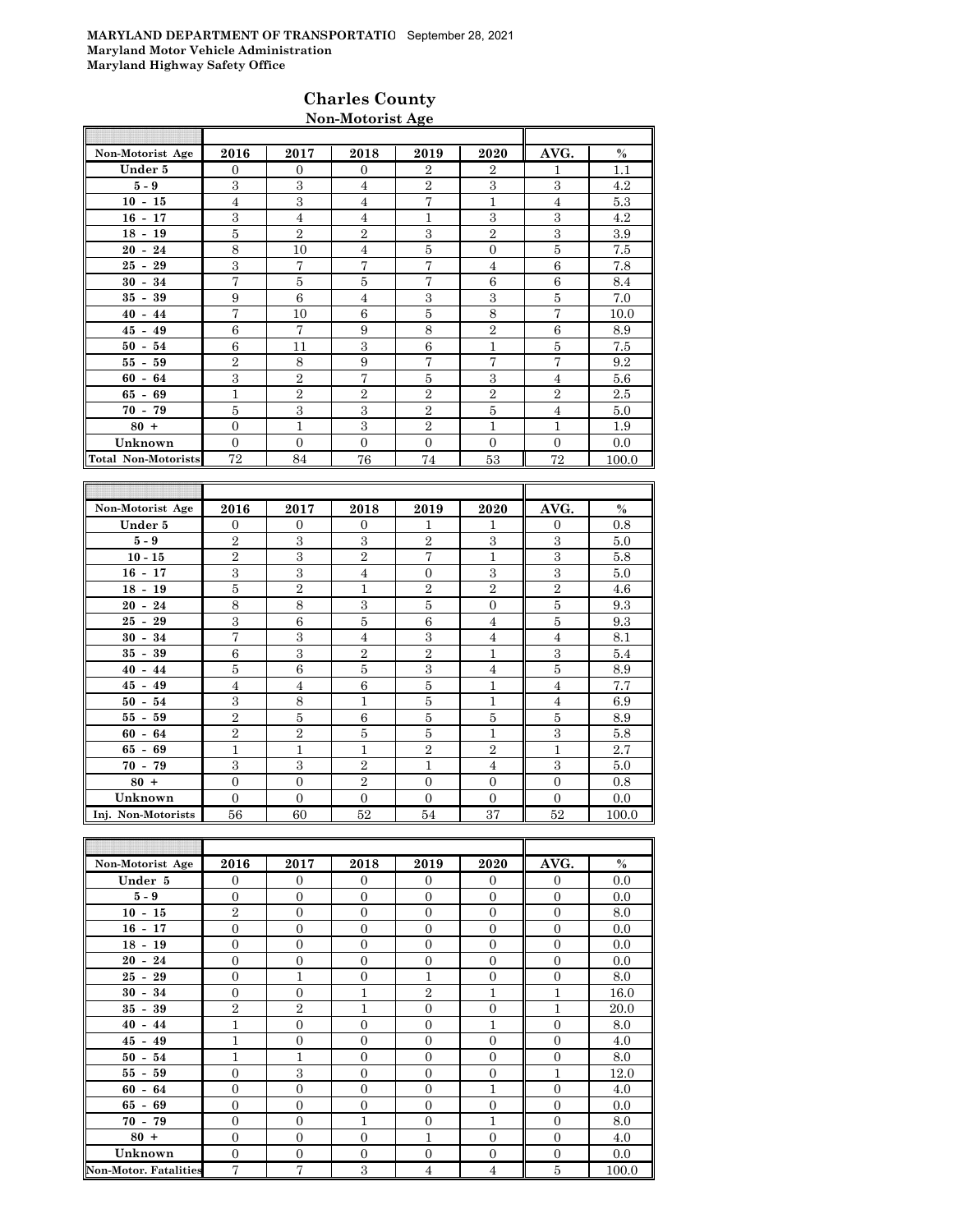F

| Non-Motorist Gender          | 2016           | 2017           | 2018           | 2019           | 2020           | AVG.           | $\%$  |
|------------------------------|----------------|----------------|----------------|----------------|----------------|----------------|-------|
| Male                         | 49             | 52             | 47             | 52             | 33             | 47             | 64.9  |
| Female                       | 23             | 30             | 27             | 21             | 19             | 24             | 33.4  |
| Unknown                      | $\Omega$       | $\overline{2}$ | $\overline{2}$ | 1              | 1              | 1              | 1.7   |
| <b>Total Non-Motorists</b>   | 72             | 84             | 76             | 74             | 53             | 72             | 100.0 |
|                              |                |                |                |                |                |                |       |
|                              |                |                |                |                |                |                |       |
| Non-Motorist Gender          | 2016           | 2017           | 2018           | 2019           | 2020           | AVG.           | $\%$  |
| Male                         | 37             | 37             | 33             | 37             | 23             | 33             | 64.5  |
| Female                       | 19             | 23             | 18             | 16             | 14             | 18             | 34.7  |
| Unknown                      | $\overline{0}$ | $\overline{0}$ | 1              |                | $\Omega$       | $\Omega$       | 0.8   |
| <b>Non-Motorist Injuries</b> | 56             | 60             | 52             | 54             | 37             | 52             | 100.0 |
|                              |                |                |                |                |                |                |       |
|                              |                |                |                |                |                |                |       |
| Non-Motorist Gender          | 2016           | 2017           | 2018           | 2019           | 2020           | AVG.           | $\%$  |
| Male                         | 5              | 6              | 3              | 4              | $\overline{2}$ | 4              | 80.0  |
| Female                       | $\overline{2}$ | 1              | $\Omega$       | $\Omega$       | $\overline{2}$ | 1              | 20.0  |
| Unknown                      | $\overline{0}$ | $\overline{0}$ | $\overline{0}$ | $\overline{0}$ | $\overline{0}$ | $\overline{0}$ | 0.0   |

**Non-Motorist Fatalities** 7 7 7 3 4 4 5 100.0

# **Charles County Non-Motorist Gender**

ī

 $\overline{\mathbf{r}}$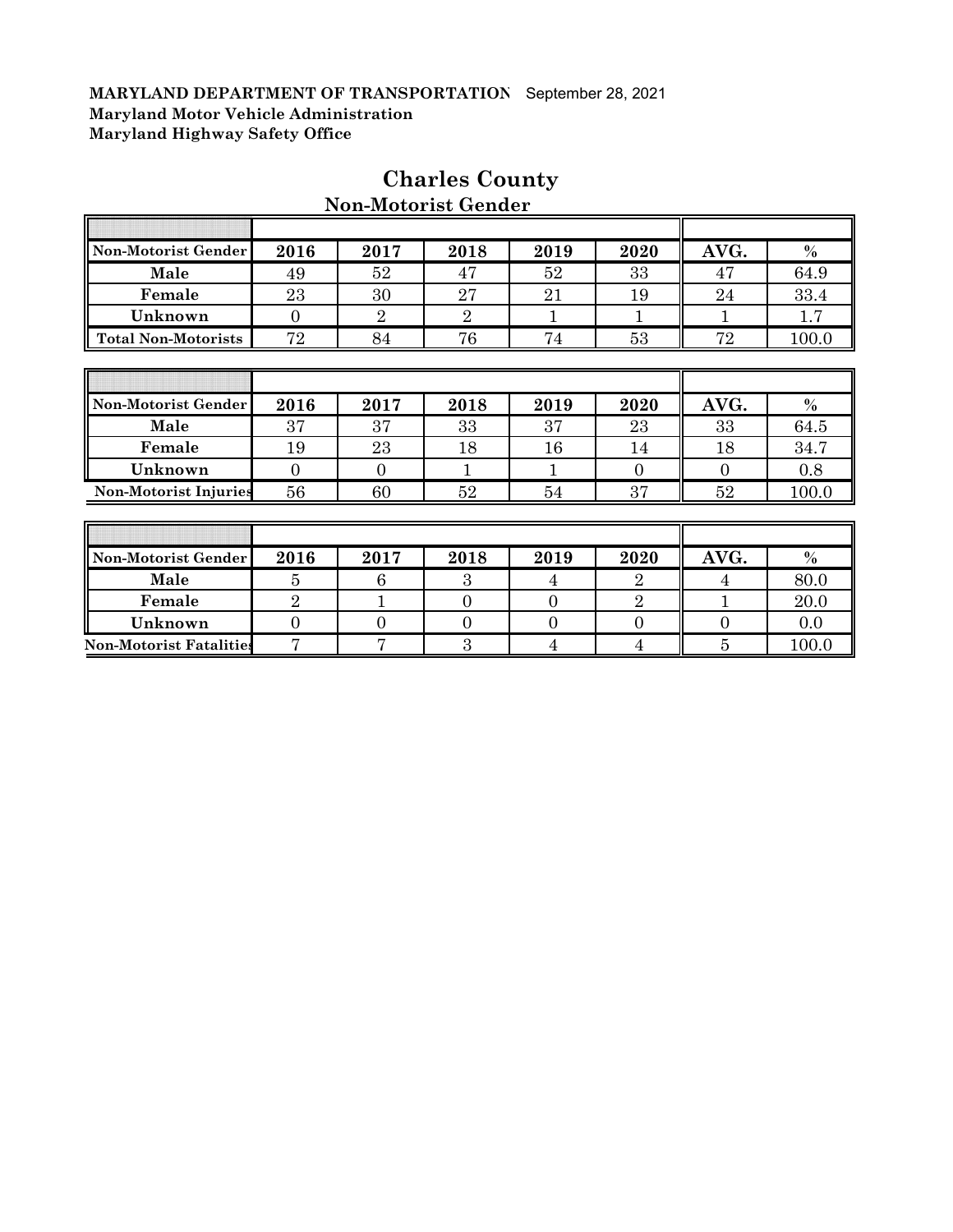T

I

Τ

# **Charles County Non-Motorist Location**

| <b>Non-Motorist Location</b>          | 2016                    | 2017                             | 2018                             | 2019                             | 2020                           | AVG.                           | $\%$       |
|---------------------------------------|-------------------------|----------------------------------|----------------------------------|----------------------------------|--------------------------------|--------------------------------|------------|
| Not App.                              | 6                       | 2                                | 10                               | 2                                | 3                              | 5                              | 6.4        |
| Shoulder                              | 4                       | 14                               | 7                                | 3                                | 4                              | 6                              | 8.9        |
| Curb                                  | $\overline{0}$          | 3                                | $\overline{2}$                   | $\overline{2}$                   | $\overline{0}$                 | 1                              | 1.9        |
| Sidewalk                              | $\overline{0}$          | $\overline{2}$                   | $\overline{0}$                   | $\overline{2}$                   | 1                              | 1                              | 1.4        |
| <b>Outside Right of Way</b>           | $\overline{2}$          | $\overline{4}$                   | $\overline{2}$                   | $\overline{4}$                   | 5                              | 3                              | 4.7        |
| On Rd. at Crosswalk                   | 10                      | $\overline{2}$                   | 6                                | 3                                | 5                              | 5                              | $\!\!7.2$  |
| On Rd. Not at Cross.                  | 26                      | 27                               | 24                               | 33                               | 21                             | 26                             | 36.5       |
| In School Bus Zone                    | $\mathbf{0}$            | 0                                | $\overline{2}$                   | $\mathbf{0}$                     | $\overline{0}$                 | $\overline{0}$                 | 0.6        |
| In Bikeway                            | $\mathbf{0}$            | $\mathbf{0}$                     | $\overline{0}$                   | $\overline{0}$                   | $\overline{0}$                 | $\overline{0}$                 | 0.0        |
| <b>At Inter Marked Crosswal</b>       | $\mathbf{1}$            | $\mathbf{0}$                     | $\overline{0}$                   | 3                                | $\overline{0}$                 | $\mathbf{1}$                   | 1.1        |
| <b>At Inter No Crosswalk</b>          | $\mathbf 1$             | $\overline{4}$                   | $\mathbf{1}$                     | $\overline{4}$                   | $\mathbf{1}$                   | $\overline{2}$                 | 3.1        |
| <b>Driveway Access</b>                | $\overline{2}$          | $\mathbf{0}$                     | $\overline{0}$                   | $\overline{0}$                   | 1                              | 1                              | 0.8        |
| Median                                | 1                       | $\Omega$                         | $\Omega$                         | $\overline{0}$                   | 1                              | $\Omega$                       | 0.6        |
| Island                                | $\overline{0}$          | $\mathbf{0}$                     | $\overline{0}$                   | $\overline{0}$                   | $\overline{0}$                 | $\overline{0}$                 | 0.0        |
| <b>Shared Use Path or Trails</b>      | $\mathbf{0}$            | $\mathbf{0}$                     | $\mathbf{0}$                     | 0                                | $\overline{0}$                 | $\mathbf{0}$                   | 0.0        |
| <b>Inside Building</b>                | $\overline{0}$          | 6                                | 10                               | $\overline{4}$                   | $\overline{2}$                 | $\overline{4}$                 | 6.1        |
| Midblock Marked Crosswa               | $\overline{0}$          | $\mathbf{0}$                     | $\mathbf{0}$                     | $\overline{0}$                   | $\overline{0}$                 | $\overline{0}$                 | 0.0        |
| Other/Unk.                            | 19                      | 20                               | 12                               | 14                               | 9                              | 15                             | 20.6       |
| <b>Total Non-Motorists</b>            | 72                      |                                  |                                  |                                  |                                | 72                             |            |
|                                       |                         | 84                               | 76                               | 74                               | 53                             |                                | 100.0      |
|                                       |                         |                                  |                                  |                                  |                                |                                |            |
|                                       |                         |                                  |                                  |                                  |                                |                                |            |
| <b>Non-Motorist Location</b>          | 2016                    | 2017                             | 2018                             | 2019                             | 2020                           | AVG.                           | $\%$       |
| Not App.                              | 4                       | 0                                | 4                                | 0                                | 0                              | $\boldsymbol{2}$               | 3.1        |
| Shoulder                              | 3                       | 9                                | 6                                | 3                                | 4                              | $\bf 5$                        | 9.7        |
| Curb                                  | $\overline{0}$          | $\mathbf{0}$                     | $\mathbf{1}$                     | $\overline{2}$                   | $\overline{0}$                 | $\mathbf{1}$                   | 1.2        |
| Sidewalk                              | $\boldsymbol{0}$        | $\mathbf 1$                      | $\boldsymbol{0}$                 | $\overline{2}$                   | $\mathbf{1}$                   | $\mathbf{1}$                   | $1.5\,$    |
| <b>Outside Right of Way</b>           | $\overline{2}$          | 3                                | 1                                | 3                                | 4                              | 3                              | 5.0        |
| On Rd. at Crosswalk                   | 8                       | $\mathbf{1}$                     | 6                                | 3                                | $\overline{4}$                 | $\overline{4}$                 | 8.5        |
| On Rd. Not at Cross.                  | 20                      | 21                               | 18                               | 24                               | 17                             | 20                             | 38.6       |
| In School Bus Zone                    | $\overline{0}$          | $\mathbf{0}$                     | $\overline{2}$                   | $\mathbf{0}$                     | $\overline{0}$                 | $\mathbf{0}$                   | 0.8        |
| In Bikeway                            | $\overline{0}$          | $\overline{0}$                   | $\overline{0}$                   | $\overline{0}$                   | $\overline{0}$                 | $\overline{0}$                 | 0.0        |
| Inter Marked Crosswalk                | $\mathbf{1}$            | $\mathbf{0}$                     | $\overline{0}$                   | $\sqrt{2}$                       | $\overline{0}$                 | $\mathbf{1}$                   | 1.2        |
| <b>At Inters No Crosswalk</b>         | $\mathbf{1}$            | $\overline{4}$                   | $\mathbf{1}$                     | $\overline{4}$                   | $\mathbf{0}$                   | $\overline{2}$                 | 3.9        |
| <b>Driveway Access</b>                | $\overline{2}$          | 0                                | 0                                | $\boldsymbol{0}$                 | 1                              | 1                              | 1.2        |
| Median                                | $\mathbf{1}$            | $\overline{0}$                   | $\overline{0}$                   | $\overline{0}$                   | 1                              | $\overline{0}$                 | 0.8        |
| Island                                | $\overline{0}$          | $\overline{0}$                   | $\overline{0}$                   | $\overline{0}$                   | $\overline{0}$                 | $\overline{0}$                 | 0.0        |
| <b>Shared Use Path or Trails</b>      | $\overline{0}$          | $\overline{0}$                   | $\overline{0}$                   | $\overline{0}$                   | $\overline{0}$                 | $\mathbf{0}$                   | 0.0        |
| <b>Inside Building</b>                | $\overline{0}$          | 1                                | $\overline{4}$                   | $\overline{0}$                   | $\overline{0}$                 | 1                              | 1.9        |
| Midblock Marked Crosswa               | $\overline{0}$          | $\overline{0}$                   | $\overline{0}$                   | $\overline{0}$                   | $\overline{0}$                 | $\overline{0}$                 | 0.0        |
| Other/Unk.                            | 14                      | 20                               | 9                                | 11                               | $\bf 5$                        | 12                             | 22.8       |
| <b>Injured Non-Motorists</b>          | 56                      | 60                               | 52                               | 54                               | 37                             | 52                             | 100.0      |
|                                       |                         |                                  |                                  |                                  |                                |                                |            |
|                                       |                         |                                  |                                  |                                  |                                |                                |            |
| Non-Motorist Location                 | 2016                    | 2017                             | 2018                             | 2019                             | 2020                           | AVG.                           | $\%$       |
| Not App.                              | $\overline{0}$          | $\overline{0}$                   | $\overline{0}$                   | $\mathbf{0}$                     | $\mathbf{0}$                   | $\overline{0}$                 | 0.0        |
| Shoulder                              | $\overline{0}$          | $\overline{2}$                   | $\overline{0}$                   | 0                                | $\overline{0}$                 | $\mathbf{0}$                   | 8.0        |
| Curb                                  | $\overline{0}$          | $\overline{0}$                   | $\overline{0}$                   | $\overline{0}$                   | $\overline{0}$                 | $\overline{0}$                 | 0.0        |
| Sidewalk                              | $\mathbf{0}$            | $\boldsymbol{0}$                 | $\mathbf{0}$                     | $\overline{0}$                   | $\overline{0}$                 | $\overline{0}$                 | 0.0        |
| <b>Outside Right of Way</b>           | $\mathbf{0}$            | $\mathbf 1$                      | 0                                | 1                                | 1                              | 1                              | 12.0       |
| On Rd. at Crosswalk                   | $\overline{2}$          | $\overline{0}$                   | $\overline{0}$                   | $\boldsymbol{0}$                 | $\overline{0}$                 | $\mathbf{0}$                   | 8.0        |
| On Rd. Not at Cross.                  | $\,3$                   | $\overline{4}$                   | $\,3$                            | $\,3$                            | 3                              | 3                              | 64.0       |
| In School Bus Zone                    | $\mathbf{0}$            | $\boldsymbol{0}$                 | $\mathbf{0}$                     | 0                                | $\boldsymbol{0}$               | $\boldsymbol{0}$               | 0.0        |
| In Bikeway                            | $\mathbf{0}$            | $\mathbf{0}$                     | $\mathbf{0}$                     | $\overline{0}$                   | $\overline{0}$                 | $\overline{0}$                 | 0.0        |
| Inters Marked Crosswall               | $\Omega$                | $\mathbf{0}$                     | $\overline{0}$                   | $\overline{0}$                   | $\Omega$                       | $\Omega$                       | 0.0        |
| At Inters No Crosswalk                | $\mathbf{0}$            | $\mathbf{0}$                     | $\mathbf{0}$                     | $\overline{0}$                   | $\mathbf{0}$                   | $\overline{0}$                 | 0.0        |
| <b>Driveway Access</b>                | $\overline{0}$          | 0                                | $\overline{0}$                   | 0                                | $\overline{0}$                 | $\theta$                       | 0.0        |
| Median                                | $\mathbf{0}$            | $\mathbf{0}$                     | $\overline{0}$                   | $\overline{0}$                   | $\mathbf{0}$                   | $\mathbf{0}$                   | 0.0        |
| Island                                |                         | $\mathbf{0}$                     | $\overline{0}$                   | $\overline{0}$                   | $\overline{0}$                 | $\mathbf{0}$                   | 0.0        |
| <b>Shared Use Path or Trails</b>      |                         |                                  |                                  |                                  |                                |                                |            |
|                                       | $\mathbf{0}$            |                                  |                                  |                                  |                                |                                |            |
|                                       | 0                       | $\boldsymbol{0}$                 | 0                                | 0                                | $\boldsymbol{0}$               | $\boldsymbol{0}$               | 0.0        |
| <b>Inside Building</b>                | $\overline{0}$          | $\boldsymbol{0}$                 | $\overline{0}$                   | 0                                | 0                              | 0                              | 0.0        |
| Midblock Marked Crosswa<br>Other/Unk. | $\overline{0}$<br>$\,2$ | $\overline{0}$<br>$\overline{0}$ | $\overline{0}$<br>$\overline{0}$ | $\overline{0}$<br>$\overline{0}$ | $\overline{0}$<br>$\mathbf{0}$ | $\overline{0}$<br>$\mathbf{0}$ | 0.0<br>8.0 |

**Non-Motorist Fatalities** 7 7 7 3 4 4 5 100.0